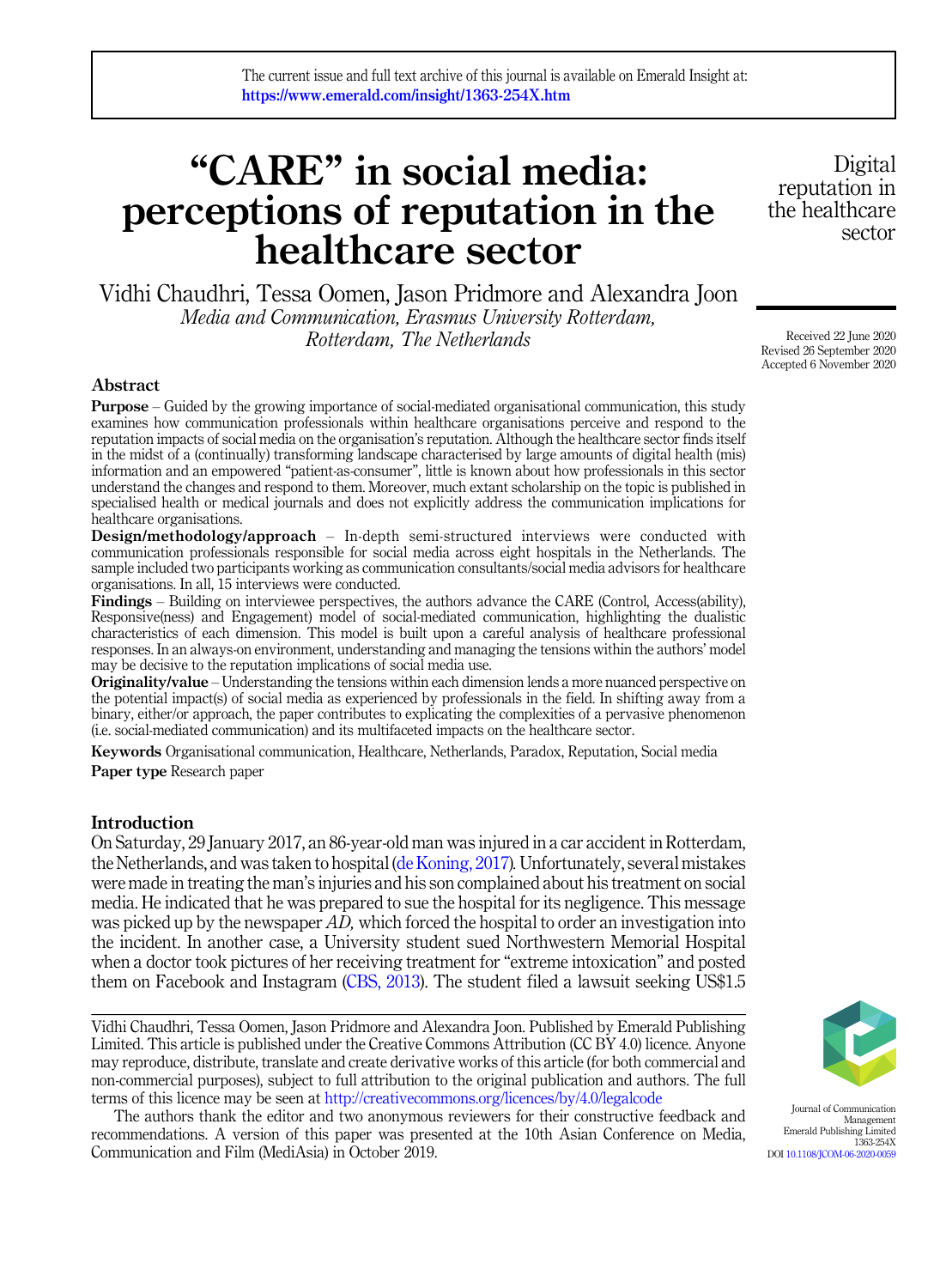million in damages in anticipation of the negative impact on her career prospects. In a wider critique of medical negligence and maltreatment, hashtags such as #DoctorsAreDickheads and #MyDoctorSaid signal a growing outpouring of patient complaints on social media ([Vogel, 2019\)](#page-16-0).

Such incidents are increasingly becoming more common in large part due to the rapid digitalisation of communication, especially via social media, which now also permeates the healthcare context. A report found that social media had fuelled a rise in complaints against doctors in the United Kingdom, nearly doubling from 5,168 in 2007 to 10,347 in 2012 ([BBC, 2014](#page-14-0)). Whether the complaints reflected a deterioration of medical standards was unclear; however, two pertinent observations were made: *a changing patient profile* that is more aware and has higher expectations of their doctors, and the *role of negative press* on social media that could progressively "chip away" at the medical profession's reputation ([BBC, 2014\)](#page-14-0).

It is undeniable that in the last few years, the Internet and, in particular, social media have had a major impact on every industry. Social media are defined as "a group of Internet-based applications that build on the ideological and technological foundations of Web 2.0 and allow the creation and exchange of user generated content" ([Kaplan and Haenlein, 2010,](#page-15-0) p. 61). Participation on social media by companies and organisations has been historically problematic when there was not a clear sense of strategic engagement for these organisations (see for instance, [Fornier and Avery, 2011\)](#page-14-0), highlighting a critical dimension (i.e. the lack of control) that is the centre point of conversations about the perceived impacts of social media.

The healthcare sector is not immune to these communication shifts. Building on the affordances of web 2.0, the concept of Health 2.0 is proposed as a participatory system of healthcare characterised by "active participation, with direct communication between patients, between professionals, and between patients and professionals" ([RVZ, 2010\)](#page-16-0). Fuelled by social media, developments in which "the patient is no longer a passive observer but an active participant in the healthcare process" ([RVZ, 2010\)](#page-16-0) have far-reaching implications which need to be examined in-depth.

As a result, there is a burgeoning body of research investigating the effects of social media on healthcare. However, much extant scholarship on the topic concerns itself with patients' or healthcare professionals' use of social media and/or the e-health communication between patient and provider. Few articles, if any, focus on the implications of social media for the reputation of healthcare organisations. Our study aims to fill this gap and examines how communication professionals within Dutch healthcare perceive and respond to the use of social media in their organisations. As a result of our analysis, we introduce a model of social media use that highlights the tensions and complexities that communication professionals must navigate as they seek to leverage social media for their respective organisations. Labelled CARE – Control, Access(ability), Responsive(ness) and Engagement – the model lends a more nuanced perspective on the potential impact(s) of social media as experienced by professionals in the field. This is a timely endeavour because in spite of the organisational uptake of social media, digitalisation-led challenges (e.g. speed and volume of information, social media management, matching audiences and channels and big data) are successively named as the top three issues confronting communication professionals in Europe [\(European](#page-14-0) [Communication Monitor, 2019\)](#page-14-0), issues for which healthcare organisations are not exempt.

#### Social media in healthcare organisations

As mentioned, research on social media use in the healthcare sector is on the rise; however, with some exception (e.g. [Lim, 2016;](#page-15-0) [McCarroll](#page-15-0) *et al.*, 2014), much of this scholarship is published in specialised health or medical journals (e.g. Journal of Medical Internet Research; Telemedicine and e-Health) and does not explicitly address the reputation implications for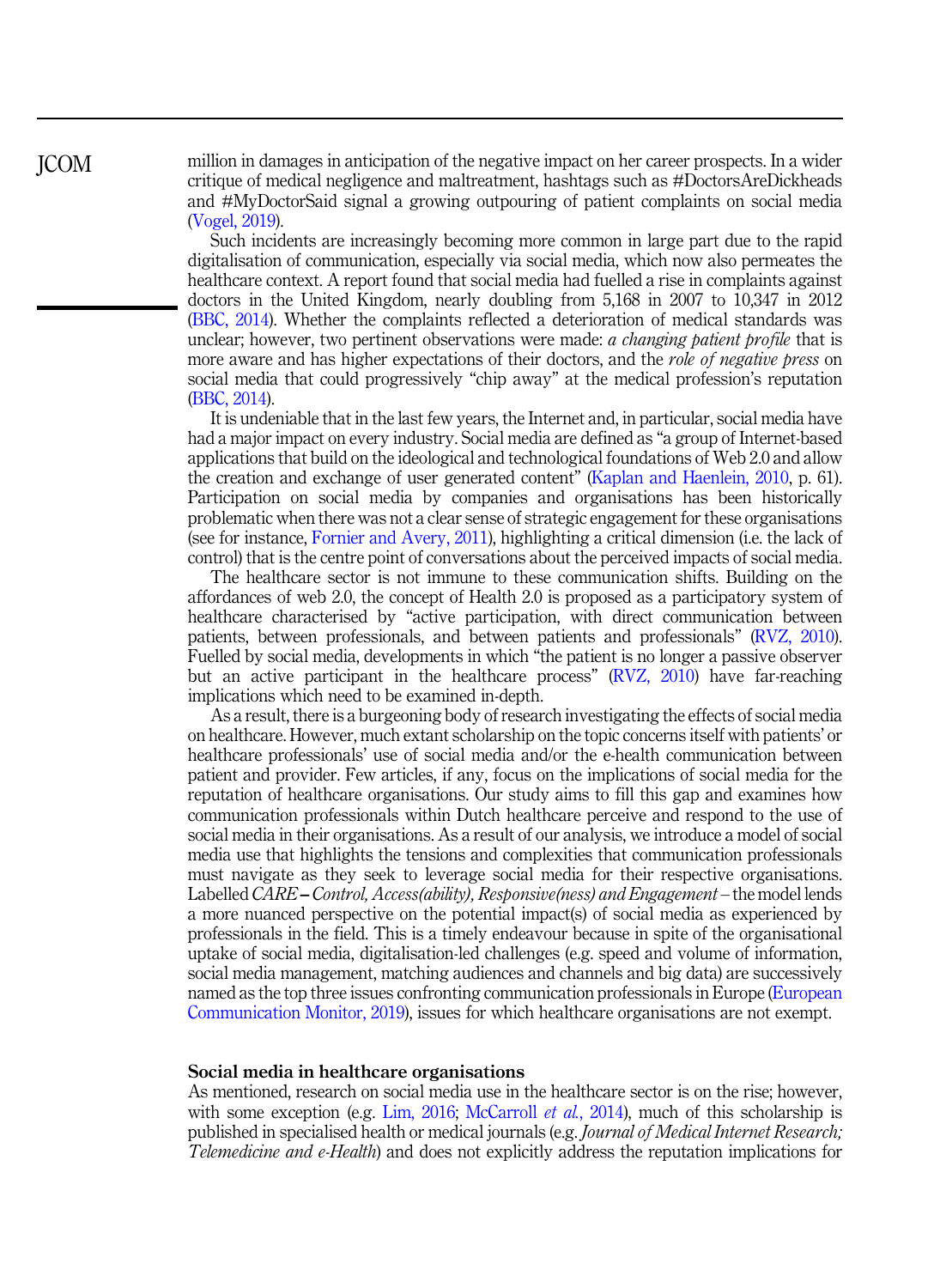healthcare organisations. For example, a longitudinal study of social media in 12 Western European hospitals reported a growing usage trend across the board [\(van de Belt](#page-16-0) *et al.*, 2012). Notably, the Netherlands and the United Kingdom reported the highest use of social media in the study while Facebook was the dominant network with a presence in all countries.

Beyond the numbers, some research examined how hospitals are using social media. A study of US hospitals [\(Richter](#page-15-0) et al., 2014) found that although seven in ten hospitals used Facebook, the majority relied on an information dissemination strategy (e.g. patient education, announcing hospital and staff awards) rather than an engagement orientation (less than one-third). Similar results are echoed in [Jiang \(2019\)](#page-14-0) research of "functional interactivity" features in Chinese hospitals' Sina Weibo (Chinese equivalent of Twitter) accounts whereby organisational disclosure and information dissemination were significantly more prominent than audience involvement.

Relative to the types of social networks and usage practices, less is known about why the healthcare sector is gravitating toward social media; in other words, understanding why social media are relevant to healthcare ([Bermudez-Tamayo](#page-14-0) *et al.*, 2013). Although the ubiquity of social media make this question seem redundant, it is important to have a clear purpose for social media use and be cognisant of the potential benefits and risks. As [Keller](#page-15-0) et al. [\(2014\)](#page-15-0) contend, "public discourse on [...] critical health topics continues to be influenced and sometimes shaped by discussions online from Twitter to Facebook", making it imperative for health professionals and organisations to make well-informed decisions about whether or not to be present in the social media space.

The transformational effect of digital technologies and innovations on healthcare services is unmistakable. Key among these will be the adoption of cloud services to improve data sharing between healthcare providers and increase computing capabilities associated with data processing (Report forthcoming). Another important development is the growth of virtual or telehealth solutions, which is driven by "informed and empowered consumers" who seek convenient and accessible information and are no longer passive targets for "push" solutions from business [\(Deloitte, 2019](#page-14-0)). Therefore, an examination of new communication technologies and their impacts on the healthcare sector is not only timely but may also facilitate a better understanding of the conditions that facilitate and constrain professional practices (e.g. [Lim, 2016](#page-15-0)).

The importance of accessibility and transparency of health information is reinforced by [Cordina and Greenberg \(2020\)](#page-14-0). Their survey-based study confirms the growing use of varied online sources (31% hospital or physician website; 37% social media or apps; 20% health insurer's website or app) to make healthcare decisions from choosing a primary care provider or pharmacy to assessing quality of a physician or facility. Crucially, 68% of survey respondents consider facility and provider reputation in deciding where to receive care, and negative online reviews are decisive to patient experience (45% of respondents reported looking for a different provider after reading such reviews). These findings mirror a shift toward participatory medicine (Health 2.0) that allows "physicians and patients to digitally connect and take an active role in managing health" ([Lim, 2016,](#page-15-0) p. 966). This is connected to and seen to give unbridled access, via "the patient's voice"[\(Lim, 2016](#page-15-0), p. 967), to peer feedback and experiences with healthcare providers that could potentially be input for improving the quality of care. From a strategic standpoint, [Kotsenas](#page-15-0) *et al.* (2018) note that a digital presence can contribute to building the (organisation and/or individual) brand, expanding the organisation's reach and generating business (e.g. through word-of-mouth referrals). From a consumer perspective, having access to transparent (online) information affords them the possibility to make better healthcare decisions accounting for the provider's reputation, quality and cost of care [\(Cordina and Greenberg, 2020\)](#page-14-0).

The Netherlands is no exception to the transforming "patient as consumer" profile. Depending on their insurance, patients are free to make decisions on where to go for care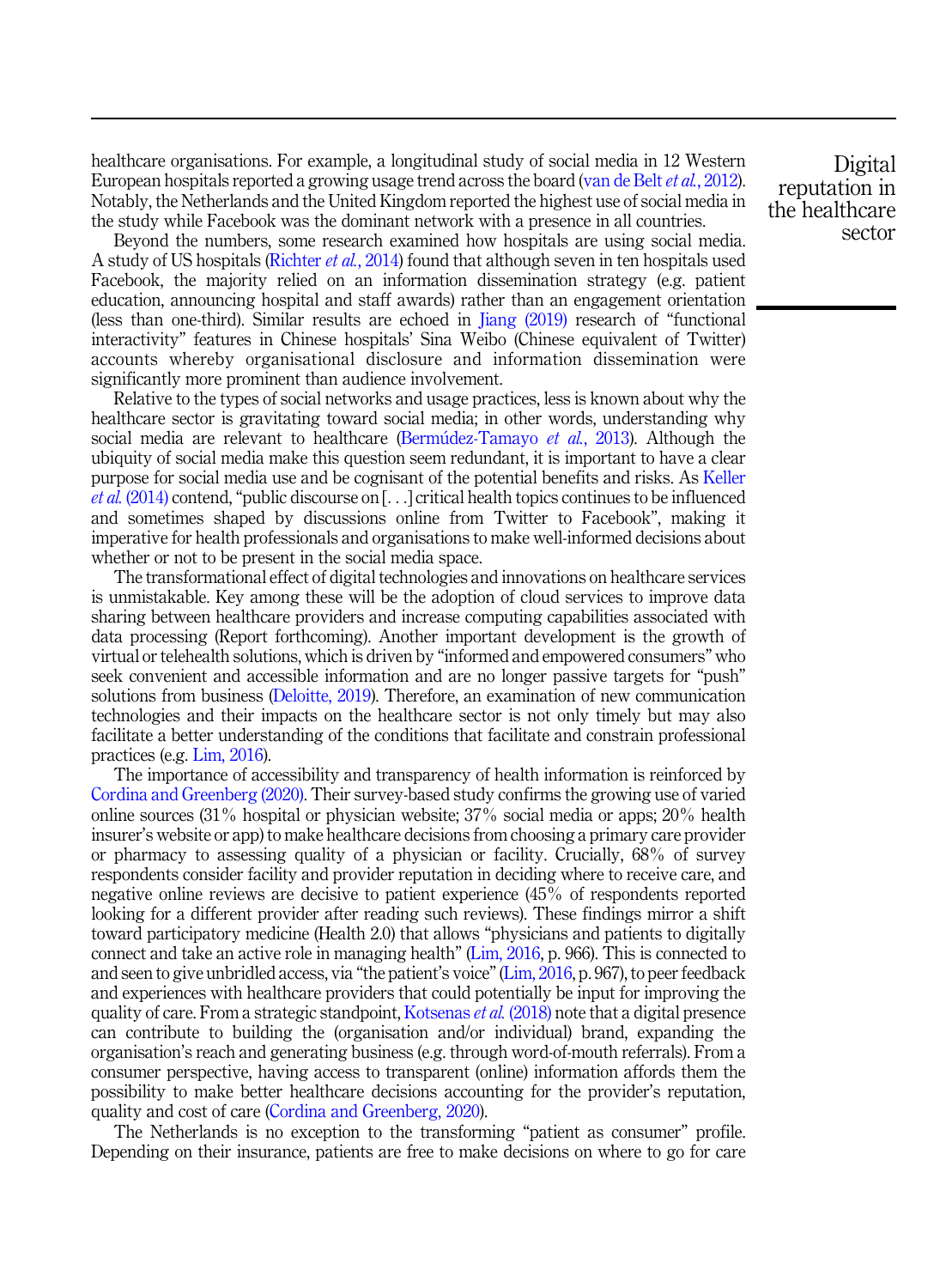([Vuijst, 2009](#page-16-0)). Research by the Nederlandse Vereniging van Ziekenhuizen [The Dutch Association of Hospitals] found that 25% of the patients will not automatically choose the closest hospital and between 65 and 90% prefer to opt for a specialised hospital [\(NVZ, 2011\)](#page-15-0). Moreover, rankings of healthcare service providers are being published by newspapers and agencies based on preselected quality indicators and patient surveys. In 2013, the Internet had already become the main source for patients to find health-related information as well as way for patients to connect and communicate with healthcare providers. By then, nearly a third of the Dutch population used the Internet to find ratings of healthcare providers online ([van de Belt](#page-16-0) et al., 2013). On ZorgkaartNederland.nl, "the largest experience site for Dutch healthcare where people share their experiences with healthcare with each other" [translated from Dutch], there are nearly 700,000 ratings of healthcare providers. In addition, owing to the vast accumulation of health information online, patients have become more aware and critical of the possibilities offered by health professionals, thereby challenging the assumption of "the doctor knows best" and thus pressuring hospitals to adapt to this new market of empowered patient-consumer (e.g. [Waeraas and Maor, 2015\)](#page-16-0).

JCOM

Clearly, the pervasiveness of social-mediated communication has its pros and cons, for example, the potential for misinformation, violation of (patient) privacy, and risk to professional image and reputation [\(Lim, 2016](#page-15-0); [Ventola, 2014\)](#page-16-0). In light of the aforementioned digitalisation-led changes, it becomes imperative to examine how communication professionals in the healthcare sector address the impacts of these developments with a specific focus on organisational reputation.

#### The (digital) reputation imperative and its implications for the healthcare sector

A classic definition of reputation deems it "a perceptual representation of a company's past actions and future prospects that describe the firm's overall appeal to all of its key constituents when compared to other leading rivals" ([Fombrun, 1996,](#page-14-0) p. 36). In other words, reputation refers to "the perceptions by stakeholders of an organisation's ability to fulfil their expectations" ([Fombrun and van Riel, 2007](#page-14-0), p. 43). Reputations are a firm's most valuable intangible assets and likened to a "magnet" for stakeholder support, access to resources, alignment with strategic objectives, competitive differentiation, stakeholder support, trust and pride in an organisation and even a "buffer" in times of crisis [\(Fombrun and van](#page-14-0) [Riel, 2007\)](#page-14-0).

From a communication standpoint, reputations are fluid and dynamic, constituted through ongoing interactions between organisations and their stakeholders or among groups of stakeholders independent of the organisation ([Ravasi](#page-15-0) et al., 2018). Therefore, fully controlling or even managing reputation is an elusive goal [\(Aula and Heinonen, 2016\)](#page-14-0), although organisations may, to some extent, influence reputation by how they behave, communicate and perform [\(Zarkada and Polydorou, 2014\)](#page-16-0). The exponential growth of social media exacerbates the tension between control and reputation management as it changes how stakeholder evaluations are formed and disseminated in the public sphere. [Etter](#page-14-0) *et al.* [\(2019\)](#page-14-0) contend that new forms of uncontrolled interaction accompanied by real-time reach and a fragmented media environment challenge the homogeneity of evaluations that stakeholders make of organisations. Among the most significant developments, these authors highlight the shifts in communication flows (top-down to horizontal networks), audience roles (senders, receivers and co-producers with enhanced agency) and nature of content (emotional as opposed to "informational"; lower regard for"balance and accuracy") as fundamentally transforming the communication landscape, necessitating new approaches to the practice and research of digital reputation management (Etter *et al.*[, 2019\)](#page-14-0).

In an always-on environment, organisations of all kinds need to navigate the multitudinous possibilities – from unprecedented connectivity, engagement and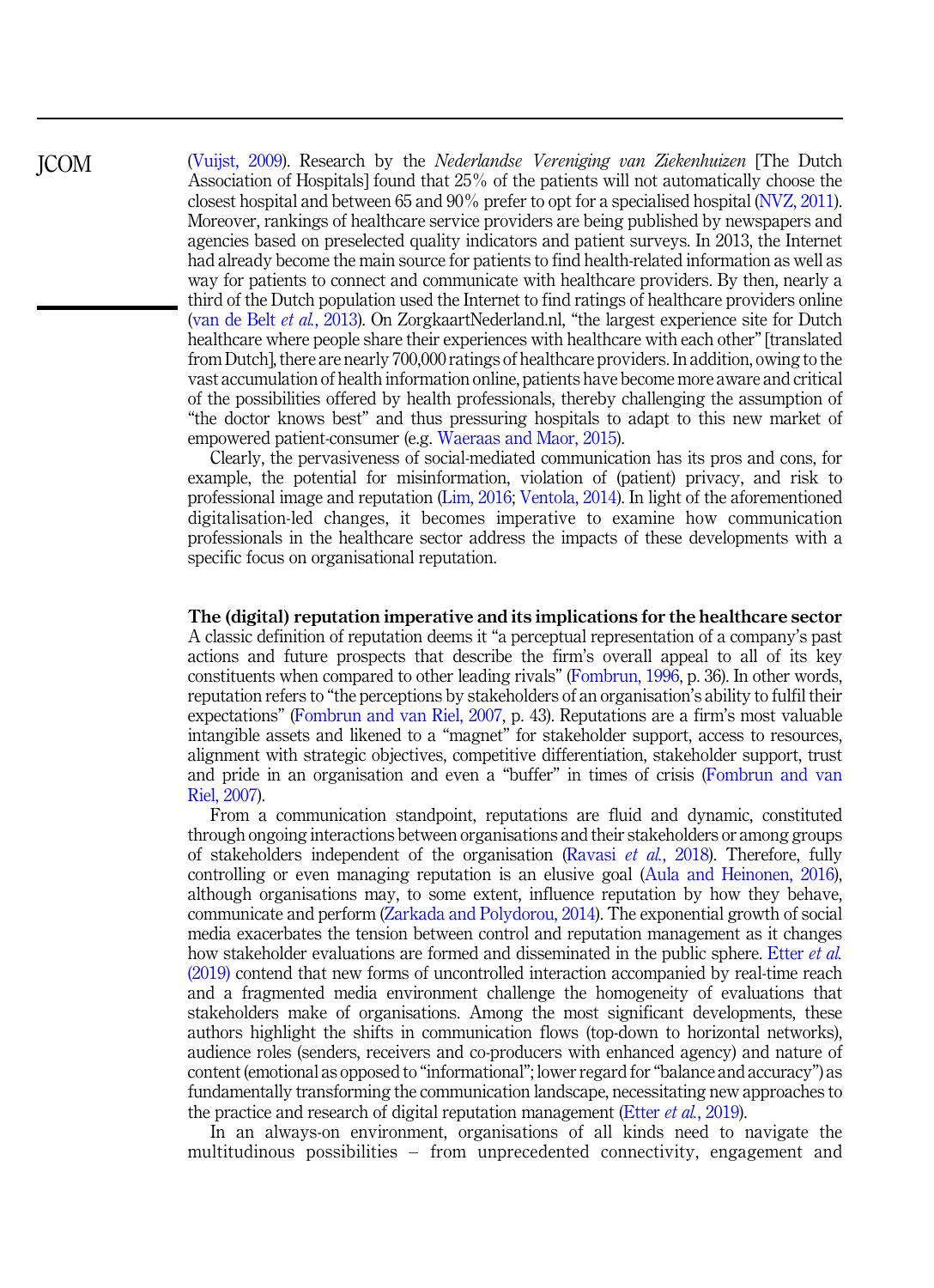collaboration to heightened scrutiny, criticism and falsehoods, to name a few – that can influence brand perceptions in the public sphere. Particularly since the General Data Protection Regulation (GDPR) came into effect, awareness around personal data and privacy has increased. While the responsibilities of healthcare organisations to their patients has changed significantly, there are stronger consequences for breaches of privacy. The reputation impact of privacy challenges is far-reaching affecting brand reputation, financial performance and trust [\(Davis, 2019](#page-14-0)). Even the supposedly "mundane" efforts to engage stakeholders on social media could pose reputation risks for healthcare organisations given the "medico-legal" ramifications (e.g. [Mishra, 2019,](#page-15-0) p. 505).

Healthcare organisations find themselves at a critical juncture. With the growing use of online and social media to make healthcare decisions, providers face challenges to their reputation (in case of bad reviews) and organisational sustainability (with a potential loss of patients). However, these very developments also promise benefits for those that take the lead in embracing changes and that ensure they are ahead of the curve. The healthcare sector needs to take on board the idea that "companies that can provide greater value to consumers will benefit from increased customer satisfaction" ([Cordina and](#page-14-0) [Greenberg, 2020](#page-14-0)).

How, then, might communication professionals understand and manage social media use?

#### Method

For this study, semi-structured in-depth interviews were conducted with a purposive sample of communication professionals employed at Dutch hospitals and/or working as communication consultants for these organisations, advising them on social media strategy (e.g. [Bailey, 2007](#page-14-0); [Tracy, 2013](#page-16-0)). Participating hospitals were present on several social media platforms (Facebook, Twitter or Instagram and/or YouTube) and included a link to such platforms on their official website. Interviews were conducted with 15 professionals holding such positions as "Head of Marketing and Communication" or "Advisor Online Communication" and/or "Content Manager". Interviews lasted 60–90 min and yielded a total of 326 pages of single-spaced data.

All interviews followed a semi-structured interview guide which included questions related to the importance, relevance and use of social media; the perceived opportunities and challenges of social media; and strategy to manage these affordances. Per interviewee preference and comfort, all interviews were conducted in Dutch (one of the authors is a native Dutch speaker) and transcribed verbatim, after which they were translated to English. All participants signed informed consent forms. Each interview transcript was then subjected to thematic analysis following the steps outlined by [Braun and Clarke \(2006\)](#page-14-0): familiarisation with data; generating initial codes; searching for themes; reviewing potential themes; defining and naming themes; and producing this paper. The assessment of these themes resulted in our model articulated further as "CARE". The concerns, opportunities and interests of the interviewees became the basis for producing this model as well as a framework to re-evaluate other quotes from our sample against.

In total, data for the study included interviews with 15 participants across eight hospitals including one local hospital (Groene Hart Ziekenhuis), three specialised hospitals (Elisabeth Tweesteden, Albert Schweitzer, Maxima Medisch Centrum) and four academic hospitals (Erasmus MC, UMC Utrecht, Radboud UMC, VU MC Amsterdam). Academic hospitals are commonly identified by the abbreviation of "UMC" (University Medical Centre or Universitair Medisch Centrum) (see [Table 1](#page-5-0)).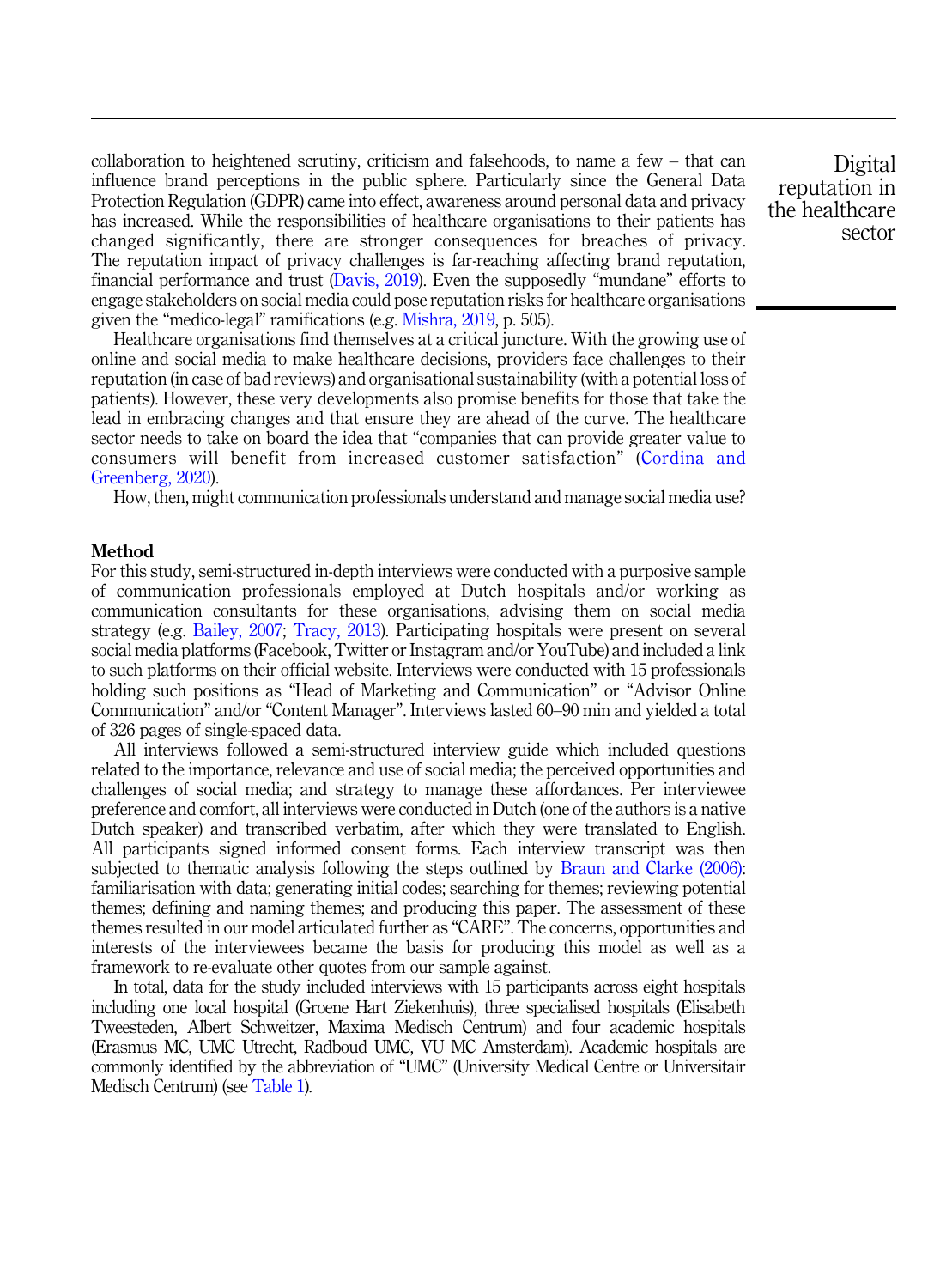<span id="page-5-0"></span>

|                                 | Participant  | Department/Role                               | Hospital/Organisation                             | Hospital<br>type | Location     |
|---------------------------------|--------------|-----------------------------------------------|---------------------------------------------------|------------------|--------------|
|                                 | $\mathbf{1}$ | Marketing and Communication                   | Erasmus MC and Sophia<br>Children's Hospital      | Academic         | Rotterdam    |
|                                 | $\sqrt{2}$   | Social Media, Finance and Staff               | Erasmus MC                                        | Academic         | Rotterdam    |
|                                 | 3            | Online Communication and<br>Corporate Website | Erasmus MC                                        | Academic         | Rotterdam    |
|                                 | 4            | <b>Brand Manager</b>                          | Erasmus MC                                        | Academic         | Rotterdam    |
|                                 | 5            | Online Marketing and<br>Communication         | Het Groene Hart Ziekenhuis                        | Local            | Gouda        |
|                                 | 6            | Online Marketing and<br>Communication         | Het Groene Hart Ziekenhuis                        | Local            | Gouda        |
|                                 | 7            | Online Marketing                              | UMC Utrecht and Wilhelmina<br>Children's Hospital | Academic         | Utrecht      |
|                                 | 8            | Communication                                 | Maxima Medisch Centrum                            | Specialised      | Eindhoven    |
|                                 | 9            | Communications Department                     | Radboud UMC                                       | Academic         | Nijmegen     |
|                                 | 10           | Communication                                 | Albert Schweitzer Ziekenhuis                      | Specialised      | Dordrecht    |
|                                 | 11           | Communication and Media<br>Relations          | Albert Schweitzer Ziekenhuis                      | Specialised      | Dordrecht    |
|                                 | 12           | Online Communication                          | VUmc Amsterdam                                    | Academic         | Amsterdam    |
|                                 | 13           | Online Communication; Media<br>Relations      | Elisabeth-TweeSteden<br>Ziekenhuis (ETZs)         | Specialised      | Tilburg      |
|                                 | 14           | Social Media                                  | The Marketing Factory                             |                  | <b>Breda</b> |
| Table 1.<br>Participant profile | 15           | Communication/Management<br>Consulting        | $Regio+$                                          |                  | Rotterdam    |

## Results

Drawing on interviewee perspectives, our study offers a multidimensional perspective on social media use that juxtaposes benefits and risks, opportunities and challenges.We argue that instead of viewing these social-mediated affordances as dichotomous, scholars and practitioners need to understand and manage the tensions between the risks and benefits. Deriving from our study, we conceptualise the CARE model of social media use where each dimension  $- C$  (control), A (accessibility), R (responsiveness) and E (engagement) – is unpacked through the lens of paradoxes which permits an appreciation of both/and positions instead of the polarisation implicit in either/or approaches (e.g. [Poole and van de Ven, 1989](#page-15-0)). Equally, how communication professionals balance and manage these tensions will shape (variable) organisational outcomes.



Figure 1. A visual model of CARE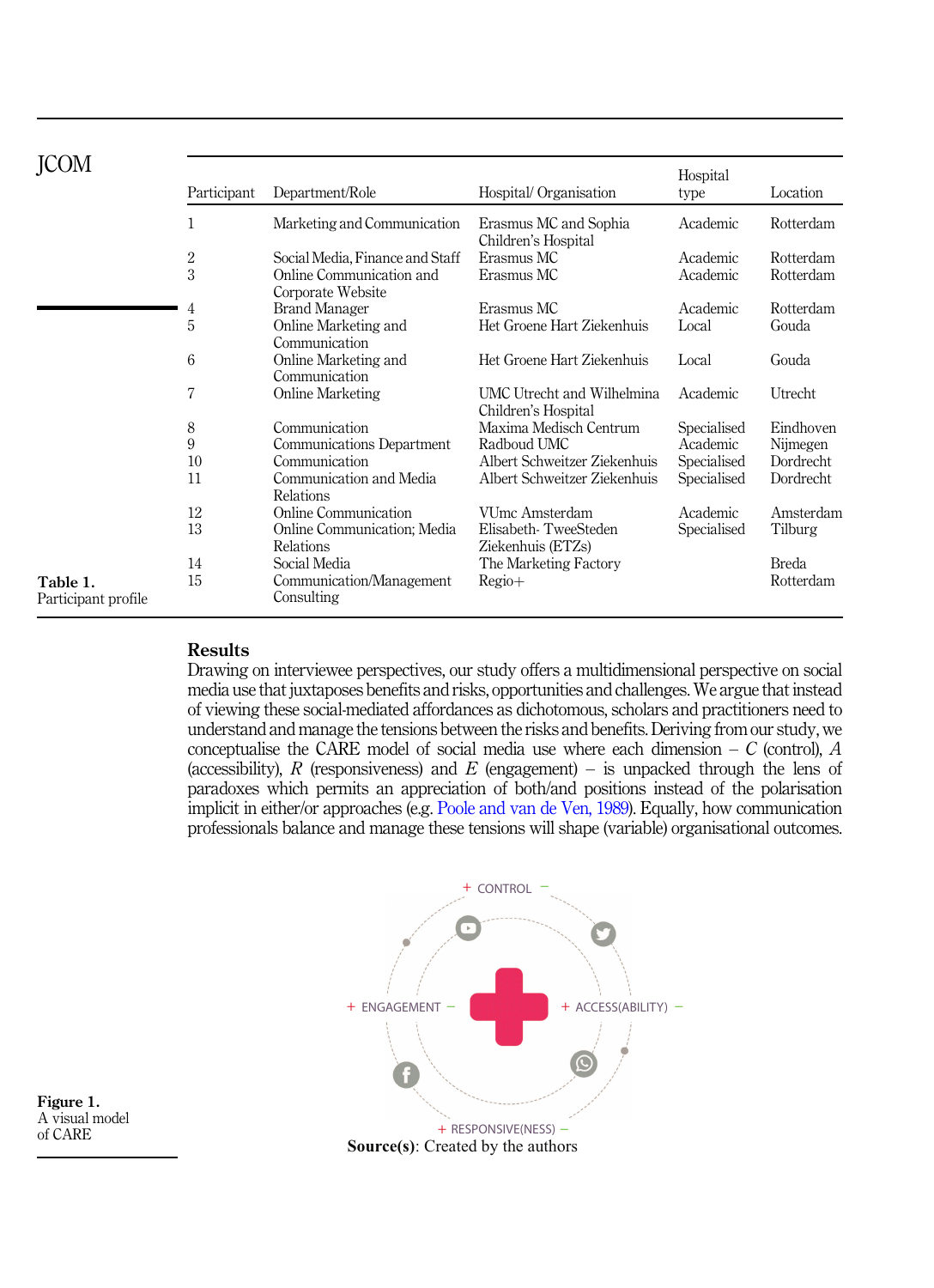Control: The presumed loss of control resulting from social media use has been a centre point in much corporate communication research resting on the widely used model of transmission/one-way communication whereby organisational messages could be "decoded as intended" by passive receivers ultimately allowing organisations to shape stakeholder perceptions aka reputation (e.g. [Argenti, 2006](#page-14-0)). Social media, and digital technology more broadly, have allegedly disrupted such control leading some to contend that organisational control was always an elusive idea and, if anything, brands now need to cede control to gain resonance with their audiences [\(Fournier and Avery, 2011\)](#page-14-0).

Our interviewees offered more nuanced explanations of control noting that social media in fact allowed them to exercise control by circumventing media gatekeepers and directly reaching audiences, assessing the impact of their activities and tailoring communication efforts based on stakeholder reactions. Previously done through newsletters or print magazines, current digital formats allow hospitals not only a wider reach at low cost but also bypass media gatekeepers inverting the traditional "push" relationship and facilitating an interdependent one in which organisations are "able to influence the press through channels such as Twitter or Facebook [to publish certain stories]"(P15). Moreover, the ability to "easily check the sentiment on social media"is deemed important for ensuring that communication is relevant and useful, "so you quickly get insights into what's going on ... [you can] address things well by providing particular information" (P7).

Likewise, interviewees viewed the potential to exercise control on internal stakeholders (aka employees) by instituting social media policies and guidelines to indicate "what affordances of social media are appropriate in the workplace" ([Vaast and Kaganer, 2013](#page-16-0), p. 81). Encouraging employees to speak for and on behalf of the organisation, however, highlights the paradox of employees as reputation agents, from being "untapped resources" whose creative expression can be strategically harnessed or "ticking time bombs" that pose significant reputation risk [\(Miles and Mangold, 2014](#page-15-0), p. 401). The majority of participants attempt to navigate this double bind with formal policies noting that while employees are the "biggest brand ambassadors", it is too risky to not have a social media policy "to fall back on" (P12).

Nonetheless, too much control could be problematic, as it"may result in inauthentic brand communication and lead to a sense of alienation and resistance among employees" [\(Rokka](#page-16-0) et al.[, 2014,](#page-16-0) p. 807). In line with this understanding, a small minority decried the overreliance on policies as a form of control, arguing that the unpredictability of social media requires quick thinking and rigid policies and protocols might make an organisation less responsive in a crisis:"...but so many things happen here. So nine out of ten times you cannot even imagine them. On the spot you will have to think of how to respond and manage it, who to contact" (P10).

Instead, these participants advocate for building trust in employees to do the right thing using their best judgement. The tension between control and autonomy was aptly summarised: "you cannot control it all, you can only educate them a little and hope everyone uses their common sense" (P13) (see [Table 2](#page-7-0)).

Access(ability): Interviewees view social media as affording a multi-directional communication flow between the hospital and the patient, permitting greater accessibility to the hospital and its services as well as facilitating knowledge exchange and conversation among other people, across horizontal networks. From this perspective, the patient (as consumer) feels that the hospital is more easily approachable on social media, which was regarded by interviewees as a clear advantage of having a social media presence.

Furthermore, it is easier to discuss medical topics considered more "complex" or taboo. An interviewee illustrated the case of special sessions/consultations with women regarding (pre-) menstrual symptoms or complaints organised by her hospital. Few women showed up to these sessions. Then the hospital did a session on Twitter with much success: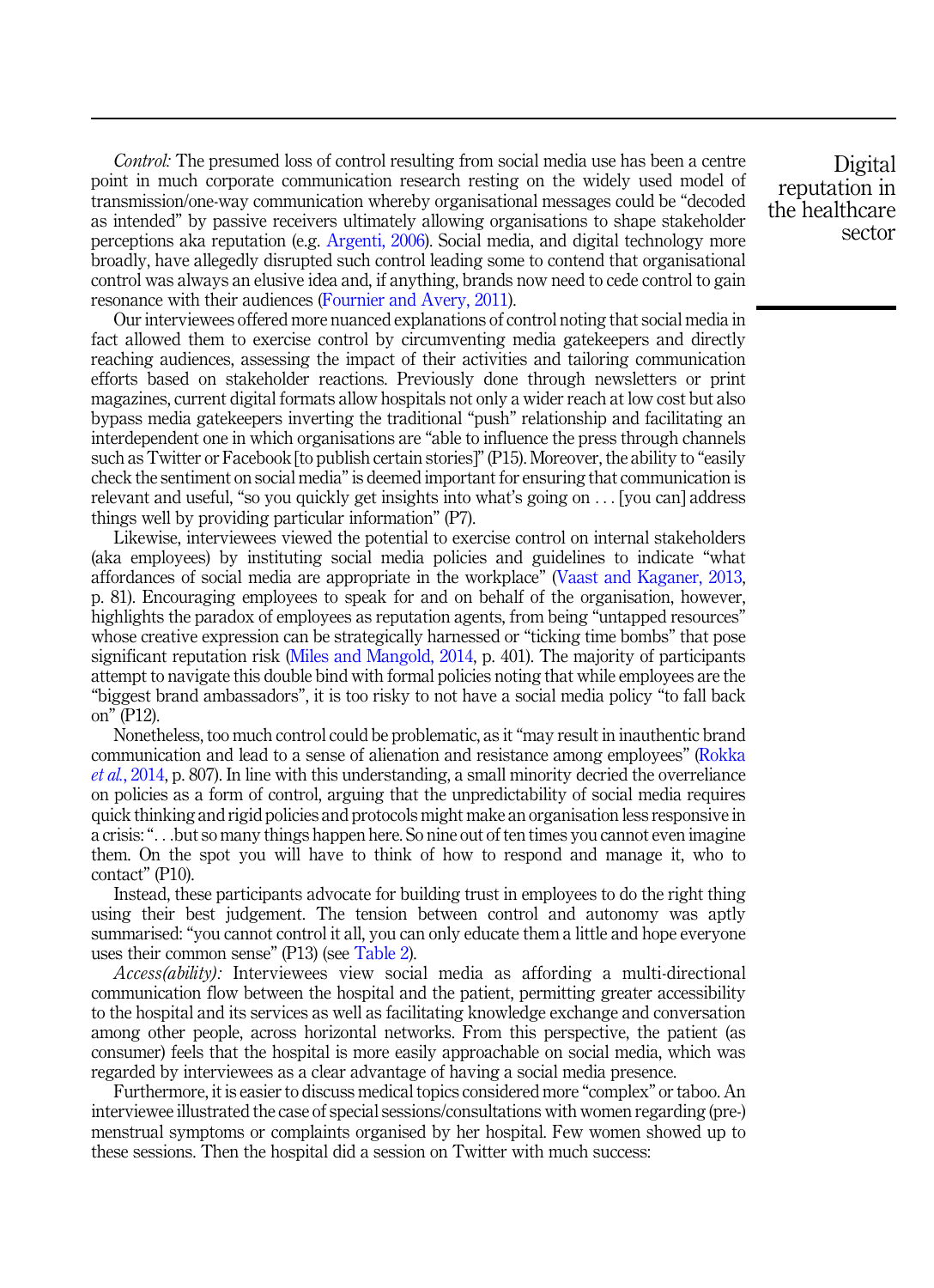<span id="page-7-0"></span>

|                     | Dimension: Control                                              |                                                                                                                             |                                                                                                                                                                                                                                                              |  |
|---------------------|-----------------------------------------------------------------|-----------------------------------------------------------------------------------------------------------------------------|--------------------------------------------------------------------------------------------------------------------------------------------------------------------------------------------------------------------------------------------------------------|--|
|                     | Positive: Perceived control<br>over communication<br>(outcomes) | $+$ Bypassing media gate keepers                                                                                            | [the press] will not pick up everything<br>[published by the hospital]. You'll have to<br>be lucky that they [the press] are just as<br>interested in what you are doing as you<br>are $($ P15 $)$                                                           |  |
|                     |                                                                 | $+$ Assessing the impact of<br>communication efforts                                                                        | If you place an advertisement in such a<br>newspaper [patient magazine or local]<br>newspaper] it is difficult to see what the<br>effect was. While if you do this online<br>[publish an advertisement or story] you<br>can easily measure that effect (P14) |  |
|                     |                                                                 | $+$ Instituting governance<br>mechanisms such as internal<br>training and policies                                          | I think it would be a risk if you did not<br>have a social media policy because you<br>have nothing to fall back on and mostly so<br>you know what you are doing [] and<br>definitely for a serious organisation like a<br>hospital (P12)                    |  |
|                     | Negative: Perceived lack of<br>control on reputation            | - Challenges in employee<br>alignment with organisational<br>goals                                                          | Coincidently we have had to deal with<br>employees grumbling about the<br>organisation on Twitter a few times now<br>(P9)                                                                                                                                    |  |
| Table 2.<br>Control |                                                                 | - Multiplicity of actors that are<br>involved<br>- Limitations of governance<br>mechanisms such as social media<br>policies | Yeah, but it is difficult to get 6,500 people<br>pulling in the same direction (P13)<br>If you set out too many rules for<br>everything that could go wrong, people<br>will stop thinking on their own and they<br>will only follow these rules (P11)        |  |

People said 'I did not dare to ask my question in public...but behind a computer screen people felt more safe and free, but in such a room [physical space] people did not want to talk about their (pre) menstrual symptoms or complaints but online the women did dare to ask their questions. (P14)

Stemming from the commonly invoked argument to "be where the stakeholders are", interviewees also envision long-term benefits by cultivating relationships with younger audiences. Two participants reported using social media to reach children or adolescents, for example, by experimenting with Snapchat, a social network popular among teens and millennials. Participants working at Academic Medical Centres emphasised their interest in reaching adolescents as a priority group that would constitute future medical students. In all, social media are seen as facilitators for new stakeholder relationships.

Like control, access comes with its challenges, notably the privacy associated with social media use. Legally, medical professionals are bound by rules of professional confidentiality and non-disclosure. However, reviews on the rating platform, [Zorgkaart Nederland \(2018\)](#page-16-0) mentioned previously, reflect growing concerns with lack of privacy from sharing a room and/or rooms that cannot be locked to the lack of confidentiality in patient information in pharmacies (e.g. indiscreetly discussing medication and treatment in the presence of other patients in waiting). Besides, new complications of digital and mobile technologies additionally complicate existing offline problems.

The exponential growth of "social media photography" and short (YouTube) videos ([Miller](#page-15-0) *et al.*, 2016), not to mention the popularity of selfies, was mentioned as a specific threat to patient privacy. At one hospital, for instance, visitors and patients who make a video without respecting the privacy of other patients can be addressed by hospital security, but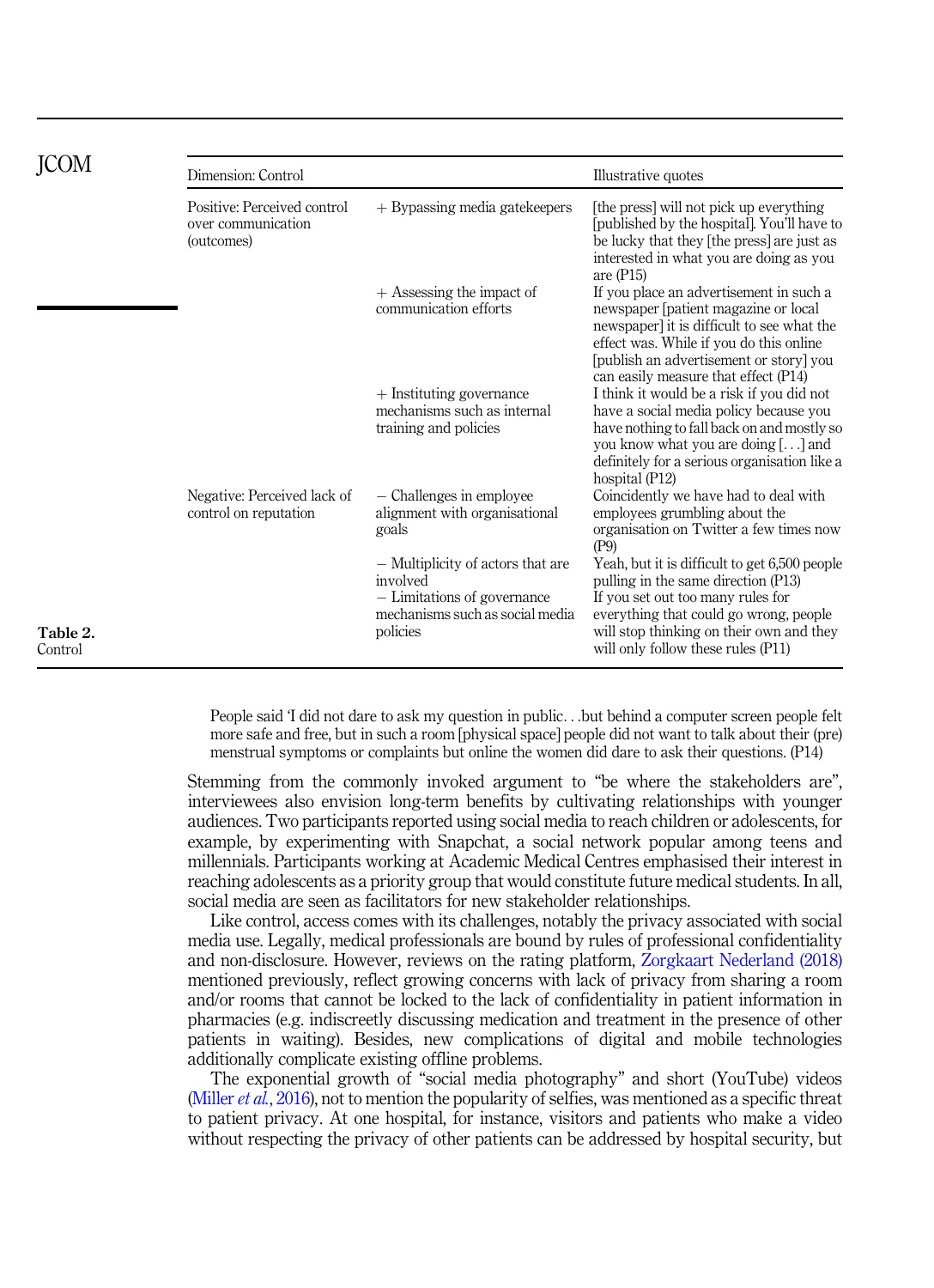with the ease of using a mobile phone to film this has become increasingly more difficult to control. Another interviewee explained that although they do not prohibit taking selfies, they urge mindfulness: "please pay attention to the following rules: privacy of others, privacy of employees and do not disrupt your medical treatment" (P11) (see Table 3).

Responsive(ness): Relative to time invested in emails or phone calls, interviewees reported a growing use of social media channels both by patients (to ask questions of the hospital's staff) and by the hospital (to communicate with patients). Being responsive was not limited to positive sentiment; in fact, responding to negative messages or complaints received through social media was also perceived as a latent opportunity to engage with the online community even more by invoking them in resolving problems: "...And [uh] it will help you with your reputation especially if you can respond back with 'many thanks for your tip, you were right and we are now working on improving this'...fantastic opportunity"(P15). Thus, identifying and potentially addressing brewing issues or "paracrises" [\(Coombs and Holladay, 2012\)](#page-14-0) is critical; left unaddressed, paracrises could escalate into full-fledged crises. A case in point is the Coronavirus crisis that went far beyond such a paracrisis and required healthcare professionals to significantly increase their public healthcare responsiveness through social media and other channels. While data for this study preceded this pandemic, more research into effective responsiveness of healthcare institutions (as well as the other elements of the CARE model) for crisis situations is needed.

Owing to the fast pace of change and dual professional responsibilities (only a third of the interviewees worked fulltime on social media), participants found themselves struggling to stay updated. Equally, expectations for a speedy response are often misplaced as several intermediate experts might have to be consulted especially when communicating medical content. Particularly for the academic hospitals, where research, education and patient care are three main pillars, it can be a race against time as "social media forces you to work quicker" (P6). How to respond is also context-dependent and adds to pressure of carefully thinking through the response so as to not aggravate the issue:

| Dimension: Access(ability)                                   |                                                                                                                                      | Illustrative quotes                                                                                                                                                                                                                                                                                                                                                    |  |
|--------------------------------------------------------------|--------------------------------------------------------------------------------------------------------------------------------------|------------------------------------------------------------------------------------------------------------------------------------------------------------------------------------------------------------------------------------------------------------------------------------------------------------------------------------------------------------------------|--|
| Positive: Increased<br>access to information<br>and audience | $+$ To information; to target audience(s)                                                                                            | You can exchange knowledge in an<br>easily accessible manner and also<br>engage in conversation with people (P7)                                                                                                                                                                                                                                                       |  |
|                                                              | + Access(ability) in terms of message/<br>content comprehension                                                                      | Subjects that are often somewhat more<br>complex can be shown on a more<br>accessible level (P12)                                                                                                                                                                                                                                                                      |  |
|                                                              | $+$ Access to future generations                                                                                                     | To make the younger community a<br>little more aware of what is means to be<br>healthy. So it has a more preventative<br>$\lim_{x \to \infty}$ to make them aware that it is<br>good to stay fit and eat healthy (P1, P7)                                                                                                                                              |  |
| Negative: Potential to<br>cross boundaries                   | - Invasion of privacy and possible<br>misuse by asking/posting sensitive<br>information/videos/photos (e.g. the<br>"selfie" culture) | you cannot just participate in the<br>conversation on social [media] because<br>there is a lot of personal information.<br>Yes, you are dealing with a disease of a<br>patient. The patient does not want<br>everything out in the open, but you do<br>want to be empathetic and not too<br>professional and bleak. So you'll have<br>to find a middle ground (P2, P3) |  |

Digital reputation in the healthcare sector

> Table 3. Access(ability)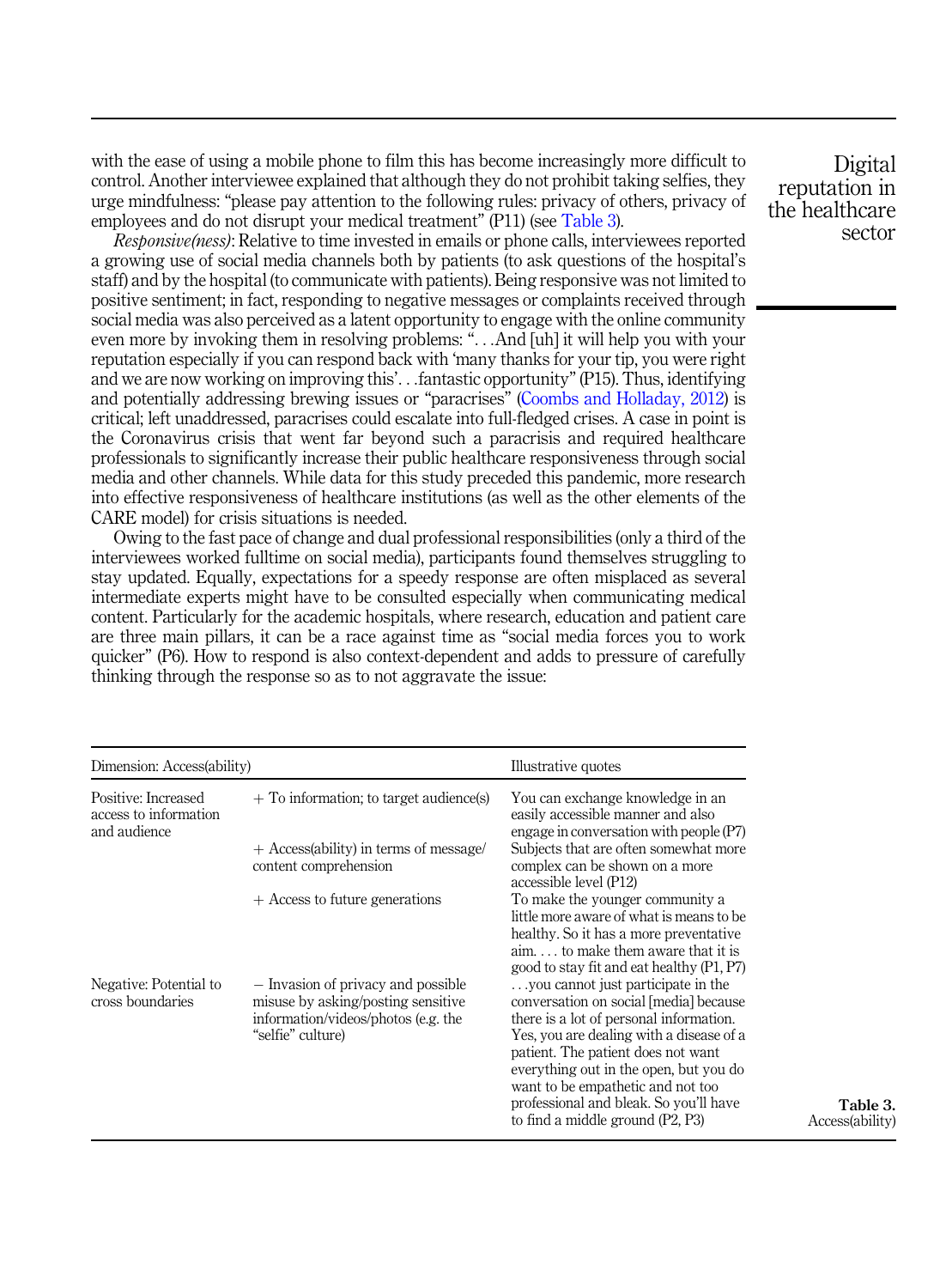It is all really customised. So, it is important to not always react impulsively, yes think for more than 3 seconds. ... but you have to realise the consequences of that message, you know. And what sort of language you will use and how you would interpret that sentence. (P13)

In addition to the issue of feasibility is the question of prioritising. The growing use of social media in their organisations prompted some to introspect on the core purpose of the healthcare institution. For example, an interviewee noted that reputation problems stemming from negligence in patient care and well-being would have more serious implications than what an organisation does (not do) on social media:

A few months ago, we had an IVF-disaster, which is way worse for your image, because it resulted in a very big group of patients who became victims. They did not know whether they would have a child from the man they thought they would. Yes, that is a lot worse. That is directly related to care giving. (P7).

Others concurred but shared examples consistent with the amplifying effect of social media as an "accessory in escalating crises" (Mei *et al.*[, 2010](#page-15-0), p. 143) such as the time a patient posted a picture on Twitter:

Like a lot of dust on the light cover labove the patient's head when they woke up from surgery]. So that patient took a picture of that and that was really horrible of course. This escalated on social media ... that really was reputation damage for the organisation. ... Yes 'is it a clean place?' that is essential for a hospital, hygiene. So that is then a reputation thing. (P2) (see Table 4).

Engagement: The final dimension in our model refers to engagement, arguably, the holy grail of social media practice and scholarship. The primacy of engagement via interactive, dialogic affordances of social media is well documented; in practice, however, much organisational (corporate and non-profit) research confirms the preponderance of broadcasting/information dissemination approaches, as opposed to engagement (e.g. [Etter, 2014](#page-14-0); [Lovejoy](#page-15-0) *et al.*, 2012).

For our interviewees, engagement manifested in the ability to position the hospital as a caring institution, to "convey a warm impression...to show the human dimension of care"

| Dimension: Responsive(ness)                             |                                                                                                                                      | Illustrative quotes                                                                                                                                                                                                                                                                                                                                                                                                                                                                                                                                     |  |
|---------------------------------------------------------|--------------------------------------------------------------------------------------------------------------------------------------|---------------------------------------------------------------------------------------------------------------------------------------------------------------------------------------------------------------------------------------------------------------------------------------------------------------------------------------------------------------------------------------------------------------------------------------------------------------------------------------------------------------------------------------------------------|--|
| Positive: Opportunity to<br>respond quickly             | $+$ Ability to respond quickly                                                                                                       | I notice it myself that if I need to talk to an<br>organisation I use social media because if I<br>email you often get an email back with "we<br>will answer within two weeks." So I thought<br>I'd try social media, and then you get an<br>answer almost immediately, which is really<br>nice. Yes, and I think that happens here too.<br>We try to answer as quickly as possible (P9)                                                                                                                                                                |  |
| Negative: Alignment<br>with core purpose may<br>diverge | - Creates an always-on<br>environment<br>- "Forced innovation" that may<br>contradict core purpose (providing<br>quality healthcare) | Social media forces you to work quicker (P6)<br>I do not think hospitals are particular<br>organisations that are on the frontline when<br>it comes to innovation, well with medical<br>innovation they are of course. But when it<br>comes to communication and social media<br>they are not necessarily, and we always are<br>a little behind the curve even if you have a<br>different target group, you still need to keep<br>renewing. We do not want to be doing the<br>same thing we did two years ago and want<br>to keep things exciting (P12) |  |

JCOM

Table 4. Responsive(ness)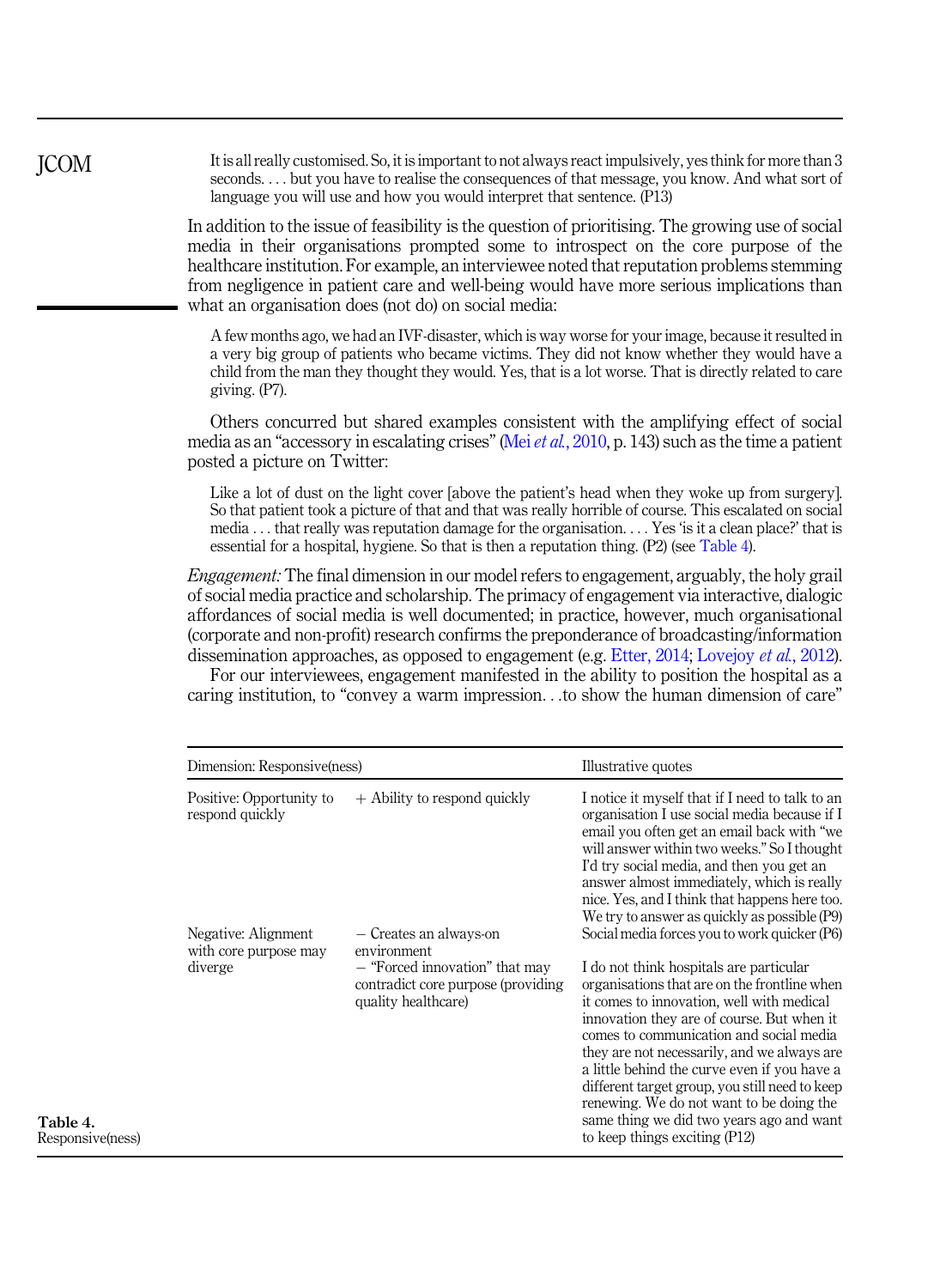(P6, P11) with a goal to "...eventually to have engagement on your brand" (P4). Participants explained that via social-mediated communication, massive organisations such as hospitals can be humanised and made less impersonal. The underlying driver, according to some, was that its institutional status made hospitals more distant, thereby limiting the connectedness with their audience. Social media were seen as a way to communicate the faces behind the hospital and alleviate perceptions of "a cumbersome organisation where all doors are closed and one you cannot come to easily" (P9).

Participants relayed the importance of storytelling as the pathway to dialogue and conversation. Another shared her vision for storytelling as facilitating dialogue:

Well I would like to tell more stories and we will post that on all our social channels and then try to generate dialogue with our target group. So it is not only sending out messages, but also entering into discussions with our target groups. (P4).

Another narrated a poignant story about her hospital facilitating the journey of a terminally ill patient to visit his mother's grave in Morocco. Not only was the effort well received on social media but many employees expressed pride in their employer.

Coupled with greater engagement via dialogue comes the possibility of negative feedback, making it imperative for communication or social media professionals to have the know-how and guidance to respond in an appropriate manner to questions and complaints posted on social media. None of the participants in this study were authorised to answer medical questions posed on social media. Additionally, social media professionals were not authorised to (or able to – as they have no access to a patient's medical file) correct, dispute or provide nuance to, inaccurate messages posted by disgruntled patients or their family members.

A broader concern relates to the consequences of anonymity afforded by social-mediated engagement. On the one hand, social media are seen as empowering previously powerless groups or individuals; on the other, the anonymity affords them the possibility to distort information and spread falsehoods that bear serious reputation consequence. While acknowledging the need to understand the "sentiment behind the message", interviewees highlighted unequal power relationship that disadvantages the institution because "people always believe the patient" (P8). Combined with the inability to "defend" the brand, our interviewees highlight the unequal power equation that they are faced with on social media, particularly as engagement with a somewhat anonymous public is difficult to sustain.

However, practitioners may take the opportunity not to engage. While they should know the risks of not mitigating negative comments, some practitioners are and more should be aware that these engagements on social media are fleeting and transient but simultaneously timeless and preserved. This struggle relates to a recognition that what is important at present may not be on the agenda tomorrow (see [Table 5](#page-11-0)).

#### Implications and discussion

This exploratory study examined how healthcare organisations perceive the (reputational) opportunities and challenges of social media for their praxis. Participant perspectives shed light on how hospitals must simultaneously navigate the use of social media from a strategic perspective. Based on our participants' perspectives, we advance the CARE model, highlighting four tensions that communication professionals must balance and manage in order to be able to shape (variable) organisational outcomes.

Currently, there are no models of social-mediated communication in peer-reviewed outlets that respond to this challenge. Two models that are tangentially related are the SPIN model ([Mills, 2012](#page-15-0)) and Technology Acceptance Model (TAM) ([Davis, 2019\)](#page-14-0), which has been adjusted to fit the assessment of social media adoption. The SPIN model focusses on the how to create viral content and does not provide insight into the challenges that social media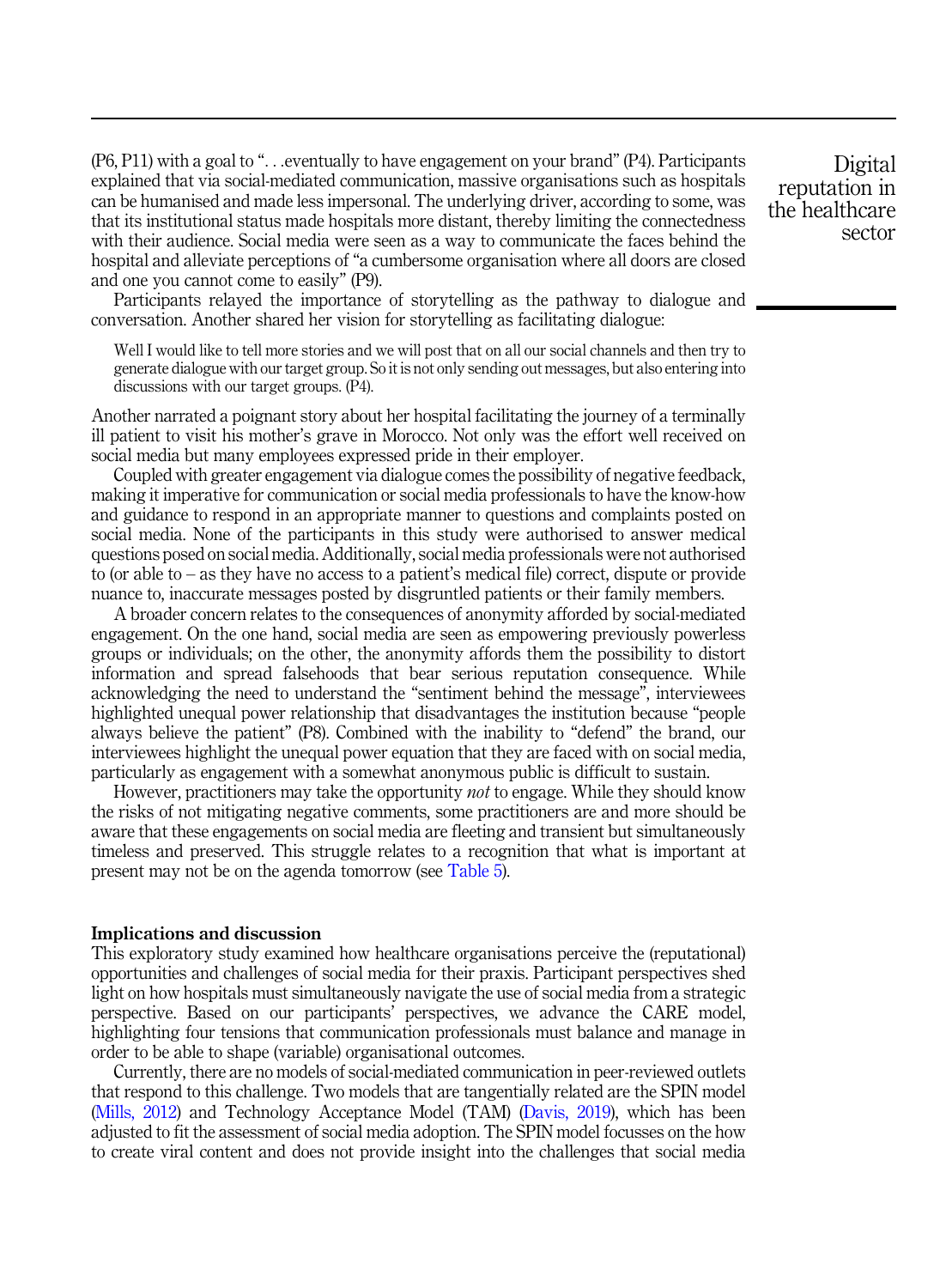<span id="page-11-0"></span>

|                        | Dimension: Engagement                                     |                                                                                                           | Illustrative quotes                                                                                                                                                                                                                                                                                                                                                                                                                                                                                  |  |
|------------------------|-----------------------------------------------------------|-----------------------------------------------------------------------------------------------------------|------------------------------------------------------------------------------------------------------------------------------------------------------------------------------------------------------------------------------------------------------------------------------------------------------------------------------------------------------------------------------------------------------------------------------------------------------------------------------------------------------|--|
|                        | Positive: Shaping the<br>connection with the<br>audience  | $+$ Humanising the brand through<br>storytelling and dialogue<br>$+$ Fleeting                             | The reason for profiling, so you are more<br>visible as an organisation is to attract<br>patients (P11)<br>it [social media] is fleeting, so on that day<br>and maybe the next two days it might be hot<br>topic. And afterwards it might still simmer a<br>little, but if there is something positive the<br>next day, you'll be viewed positively in the<br>news. That is something to keep in mind:<br>that [social media] are fleeting, tomorrow<br>people might all forget it again, as it were |  |
|                        | Negative: Managing<br>negative feedback<br>constructively | - Lack of knowledge/resources/<br>decision-making power                                                   | (P13)<br>I even find it a challenge to just point people<br>in the right direction I always feel<br>responsible when I get those sort of<br>messages, and think "oh no, it is my job to<br>ensure this person will hear something from<br>$us''$ (P9)                                                                                                                                                                                                                                                |  |
|                        |                                                           | - Challenge in correcting<br>mis(perceptions); negative<br>criticism/feedback<br>- Unequal power equation | People always believe the patient (P8)<br>you can just hurl a lot of things very<br>easily into the world. I cannot do anything<br>about that, but I do wonder if that is a good<br>thing? All those "klokkenluiders" [someone<br>who publishes something that might<br>damage the reputation of the organisation<br>$(\ldots)$ sometimes you're happy with them as it<br>can bring about improvement. On the other                                                                                  |  |
| Table 5.<br>Engagement |                                                           |                                                                                                           | hand, the sentiment that is conveyed is<br>rather simplistic (P7)                                                                                                                                                                                                                                                                                                                                                                                                                                    |  |

experts are facing. TAM and its variations (see e.g. [Raunier](#page-15-0) *et al.*, 2014) tend to focus more on the acceptance and use of new technology, but do not address actual or successful use of social media (by individuals). This approach also has limited applications to assess the challenges communication professionals face on social media, both in general and in healthcare organisations.

The CARE model has developed with a focus on actual practices by practitioners and moves away from such understandings of social-mediated communication that tend towards either/or choices or acceptance levels. Our model instead underlines how social media both increase and decrease the tensions for the dimensions control, access(ability), responsive(ness) and engagement. In doing so, the CARE model provides a comprehensive perspective of social media use by healthcare organisations and its practical implications for reputation management. Our model is unique in the sense that currently no models have been found in peer-reviewed journals that describe social-mediated communication and involve the associated practical challenges that social media professionals face.

We believe our results can offer an initial framework for interpretation and analysis in other areas but have critical application in the healthcare sector. As explicated in the results section, each dimension of the CARE model presents organisations with competing tensions that need to be simultaneously navigated. Particularly for two of the four dimensions, that is, Control and Engagement, the results challenge the polarised positions (negative and positive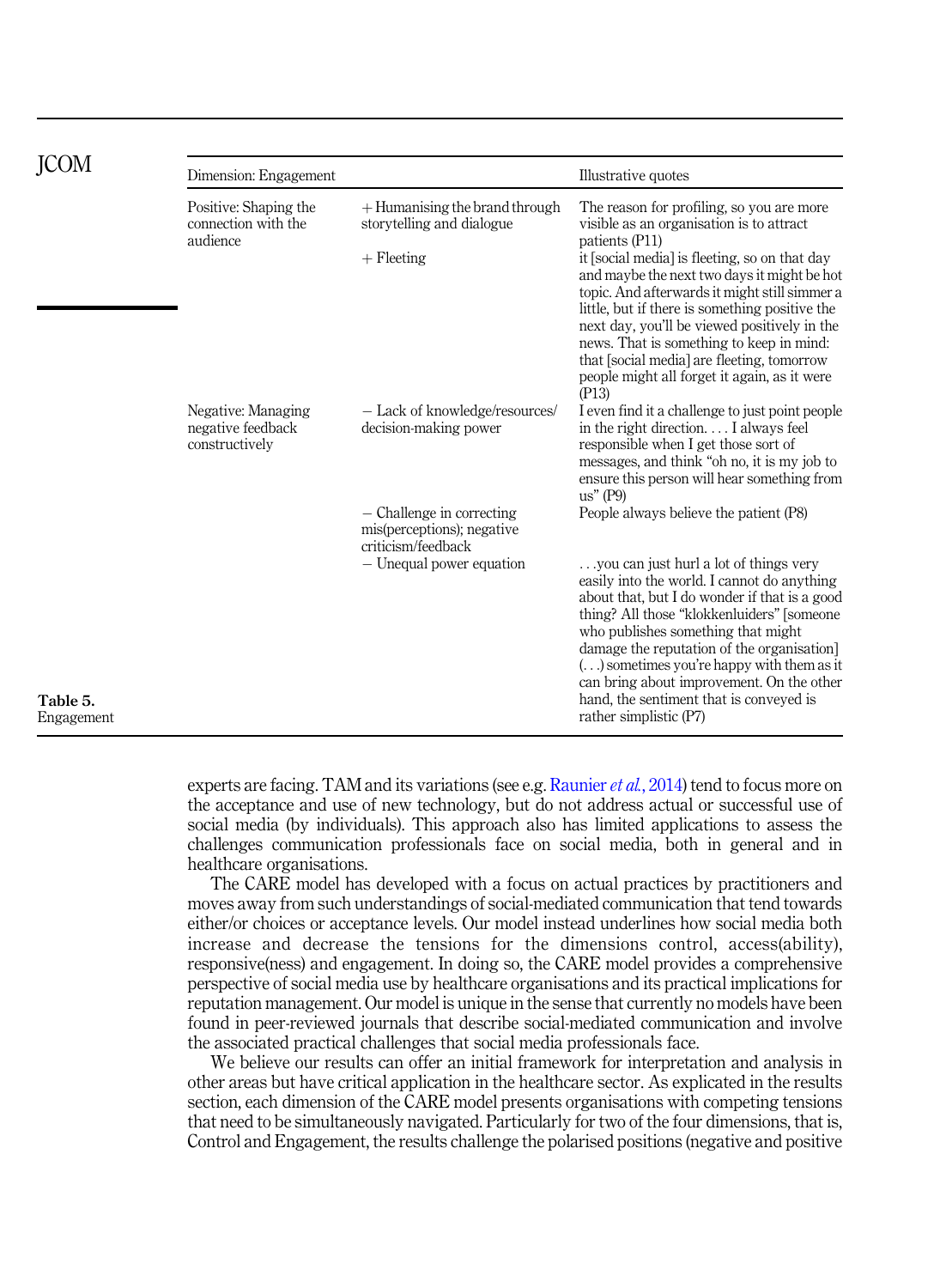respectively) which are accorded to these dimensions in most scholarship. As explicated before, participant experiences suggest that the perceived loss of control over "official" messaging co-exists with a sense of control that comes from circumventing media gatekeepers and getting the organisational voice out. Similarly, the potential to institute guidelines for employee behaviour provides a semblance of control over the multiplicity of voices that may speak on behalf of the organisation. However, the mere presence of a social media policy does not make an organisation immune to potential risks. O'[Connor](#page-15-0) et al. (2016) concur that for policies to be effective, they have to be enforced and embedded in the organisation through appropriate employee communication and training.

Likewise, humanising a hospital or healthcare organisation presents trade-offs in terms of knowhow, expertise and decision-making abilities to effectively engage or respond to the challenges of engagement. The promise of access(ability) – of and to information, audiences and new stakeholder groups – demands finding a middle ground, given that some of the topics regarding specific medical conditions are personal and private to the patient. This makes it difficult to respond to patients who share their story online and safeguard their privacy. Finally, organisational responsive(ness) is deemed critical in maintaining (online) relations particularly in the face of a negative situation such as consumer complaints (e.g.[Einwiller and Steinel, 2015\)](#page-14-0). Although responsiveness can enhance positive perceptions of an organisation, healthcare professionals in our study noted the challenge of not only being behind the innovation curve but also questioning whether social media fit with the goals of delivering quality healthcare. Collectively, the model affirms the paradoxical manifestations of CARE dimensions and validates the need to foreground field experiences in social media research.

Additionally, the model offers some big picture reflections with implications for reputation in the health sector. As stakeholders increasingly expect transparent healthcare information (e.g. [Cordina and Greenberg, 2020](#page-14-0)), the power equation shifts in favour of the patient, who, as we have found, now holds a better informed and empowered position compared to the past. However, when voicing patient complaints online, especially when these are false, they "force organisations to respond to the beliefs or new expectations that it propagates" [\(Aula and](#page-14-0) [Heinonen, 2016,](#page-14-0) p. 145). This in turn can lead to a mismatch or misunderstanding of expectations and opinions. Because organisations "are easily stigmatized as manipulators" ([Aula and Heinonen, 2016,](#page-14-0) p. 148), it can be difficult to respond to negativity on social media. Therefore, by monitoring social media conversations about the organisation, negative sentiment or possible reputation risk can be intercepted.

For healthcare organisations, ethical issues of privacy and anonymity constitute a particularly serious challenge to establishing and maintaining trustworthy relationships between healthcare providers and patients. The conundrum between being transparent and compliant means that even storytelling needs to be undertaken within the norms of professional medical practice without compromising patient privacy or confidentiality. Conversations about privacy and anonymity also raise the question of"power" and control whereby patients are able to share (personal, positive and/or negative) information online but hospitals and their social media representatives are limited by rules and regulations. This creates an unequal playing field, limiting hospitals' ability to respond well and provide more context to a situation that may have been presented unfairly, thereby amplifying the reputation risk.

Such an imbalance is exacerbated due to the privacy-sensitive nature of health data (in context of the GDPR). In light of a participant's comment that "people always believe the patient", we find a hint of a dynamic that resembles of the underdog against the big corporation ([Zourrig and El Hedhli, 2018\)](#page-16-0). Such an imbalanced power equation may apply to a wider range of organisations and sectors, and so the CARE model is likely to have useful applications beyond healthcare.

An interesting finding, worthy of further exploration, relates to the potential of branding hospitals and healthcare organisations on social media. At one level, this approach is attuned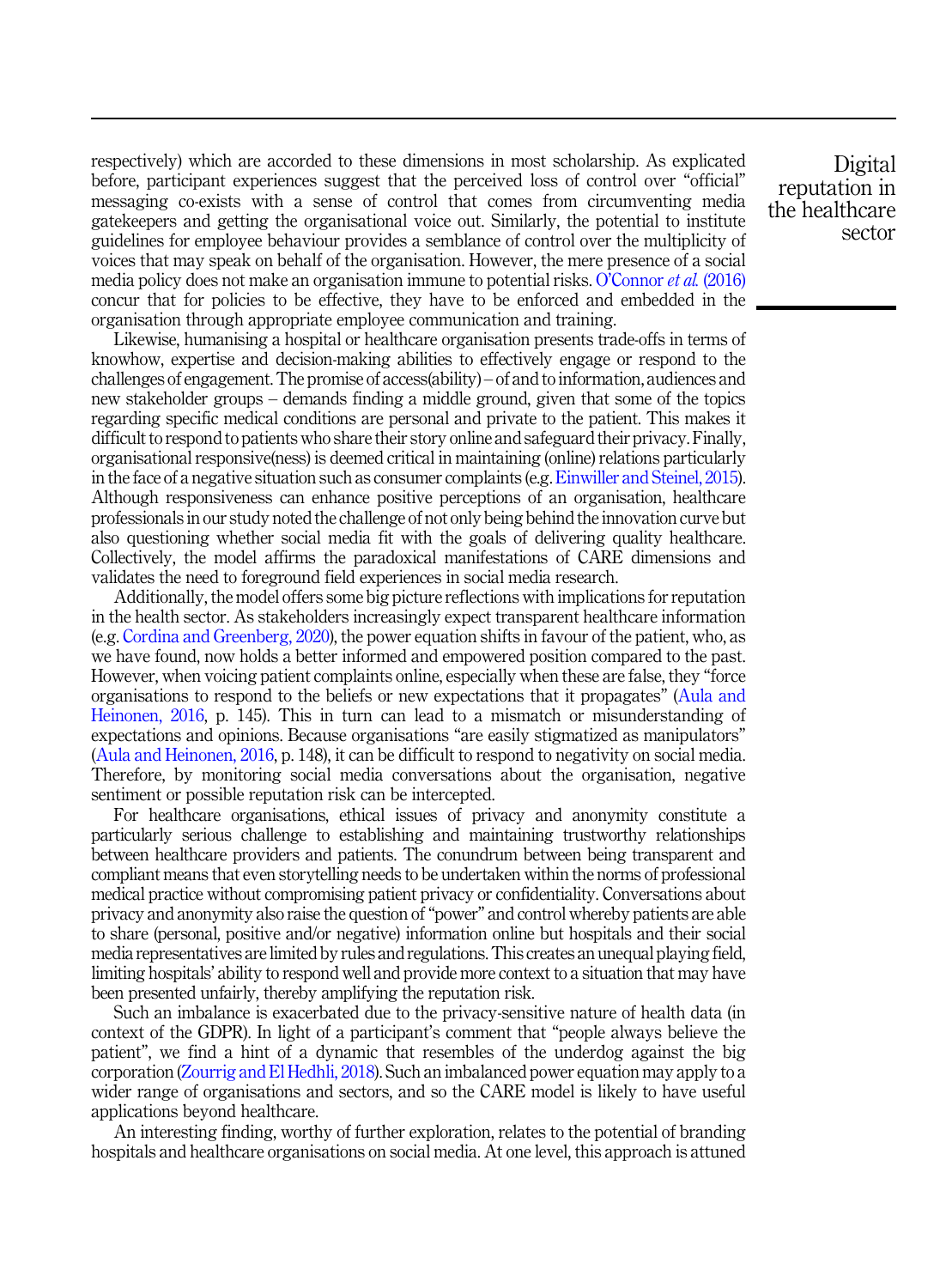to the previously discussed shifts towards a patient-as-consumer profile and a competitive healthcare landscape characterised by heightened (media) scrutiny of medical practice and demand for transparency. However, it is equally illustrative of the everyday communication practices in which hospitals engage in "doing branding"[\(Vasquez](#page-16-0) et al., 2013). By attending to the communication dynamics, we can appreciate the negotiated and diffuse processes of branding in which, for better or worse, patients, employees and the organisation are all able to shape and define the brand.

Related to branding is another paradox – on the one hand, healthcare organisations are (seen as) brands competing for attention and "customers"; on the other, their primary goal is to deliver quality healthcare. In characterising their organisations as "brands", participants reflect a keen awareness of business developments in the healthcare sector, that is, greater competition and more choice for the consumer. However, this demonstrates the challenges previously outlined in how such brand can engage the wider public on social media as participants who were "uninvited" [\(Fournier and Avery, 2011\)](#page-14-0). Part of this is to focus on connected online communities often referred to as "brand communities". These may positively contribute to enhancing brand trust and loyalty ([Laroche](#page-15-0) et al., 2012). Given that brand loyalty closely relates to attitudinal perspectives of consumers [\(Zheng](#page-16-0) et al., 2015), it is also relevant to an organisation's overall reputation. Arguably, branding and healthcare provision are no longer mutually exclusive, especially in the digital age. Still, more research is necessary to ascertain the reputation damage in case of lapses in caregiving relative to brand challenges in the social media domain.

The CARE model is based on qualitative, exploratory research using a small data set, which presents several limitations in terms of generalisability and validity. Although the use of qualitative methods permits a foregrounding of participant perspectives, a larger data set as well as the implementation of some quantitative methods would allow for more generalisation and permit testability. The model itself may also vary in applicability across different healthcare contexts. For example, the applicability in places where patients cannot choose their healthcare provider limits the generalisability of this Dutch experience. Future research may examine whether and how the dimensions of CARE manifest in other contexts.

Despite these limitations, the CARE model provides a valuable contribution for media and communication scholars in search of a deeper understanding of the impacts of socialmediated communication in the healthcare sector. Our focus on paradoxes allows us to move away from the either/or and instead adopt a perspective of both/and. This results in a more insightful and sophisticated view on what is considered a ubiquitous phenomenon, and in doing so, we establish the significance of the CARE model. Future research may examine the applicability of this model to other organisational domains. The issues highlighted in this study will no doubt take on greater import in the post Coronavirus era, as public health will remain a crucial issue more broadly, and healthcare organisations will continue to work through the paradoxical problems and possibilities outlined in our CARE model. While our research preceded the COVID-19 pandemic, our model begins to highlight the interplay of organisational identity and culture in defining the possibilities for social media use.

Few studies have investigated the role of culture in shaping social media use in organisations (e.g. see [Rokka](#page-16-0) et al., 2014), and examples from industry are scattered between open, collaborative cultures that encourage participation to those at the other end of the continuum. The culture of openness no doubt comes with its own paradox as it can often be counter-intuitive to organisational interests ([Macnamara and Zerfass, 2012\)](#page-15-0), manifested, for example, in the tension between controlling and encouraging employee voice on social media. Being aware of these tensions is indeed critical to identifying a strategic approach that works best for each organisation. In foregrounding these tensions, we hope have shown that the CARE model offers a grounded approach, situated in the practical realities and experiences of professionals and goes beyond the presumed dichotomies of risks and benefits.

JCOM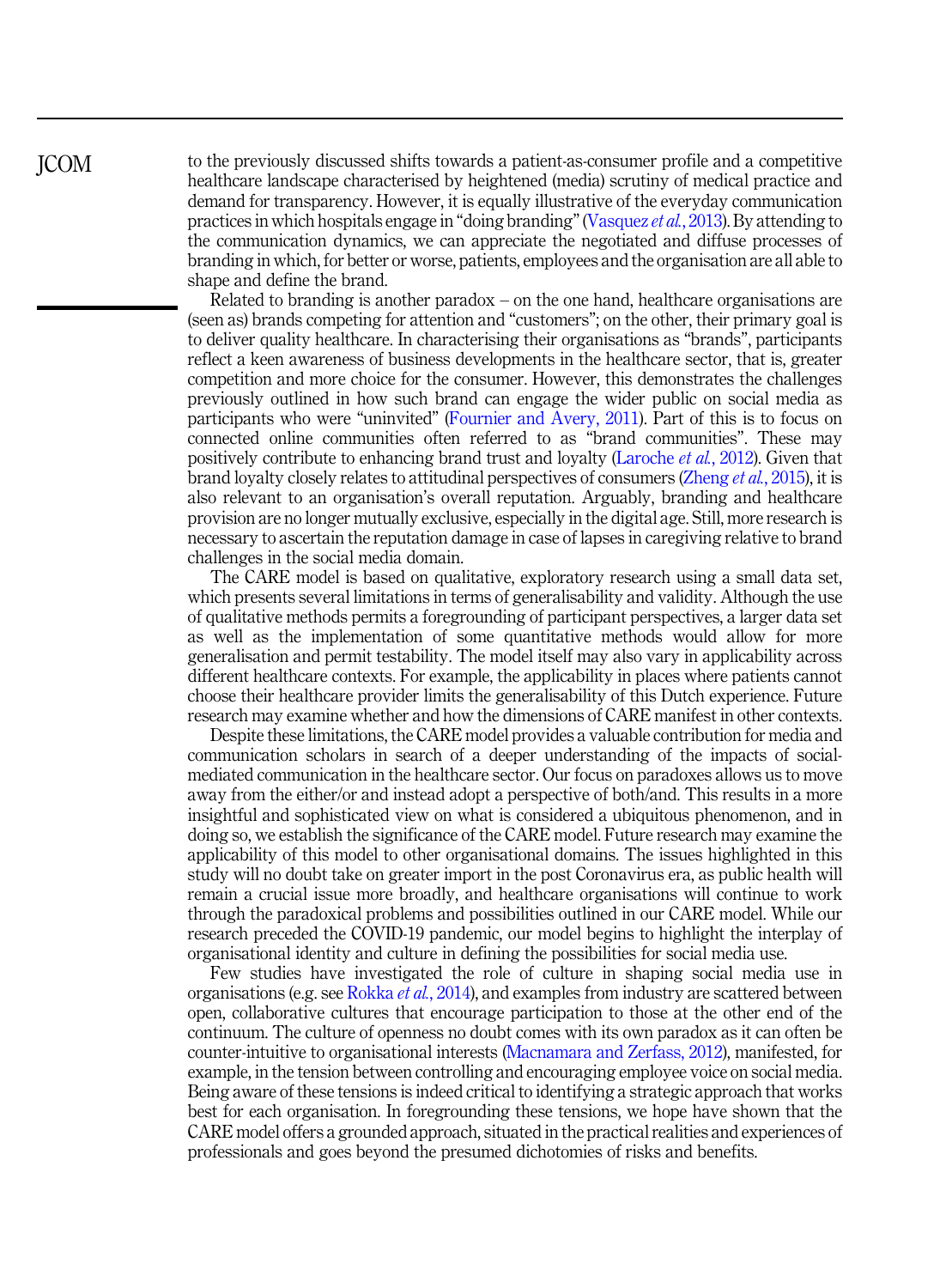### <span id="page-14-0"></span>References

- Argenti, P.A. (2006), "How technology has influenced the field of corporate communication", *Journal of* Business and Technical Communication, Vol. 20 No. 3, pp. 357-370, doi: [10.1177/](https://doi.org/10.1177/1050651906287260) [1050651906287260.](https://doi.org/10.1177/1050651906287260)
- Aula, P. and Heinonen, J. (2016), The Reputable Firm: How Digitalization of Communication Is Revolutionizing Reputation Management, Springer International.
- Bailey, C. (2007), A Guide to Qualitative Field Research, 2nd ed., Sage Publications, California.
- BBC (2014), "Social media fuel rise in complaints against doctors", 21 July, available at: [https://www.](https://www.bbc.co.uk/news/health-28368216) [bbc.co.uk/news/health-28368216](https://www.bbc.co.uk/news/health-28368216) (accessed 4 June 2019).
- Bermúdez-Tamayo, C., Alba-Ruiz, R., Jiménez-Pernett, J., Gracia Gutiérrez, J.F., Travel-Salcedo, V. and Yubraham-Sanchez, D. (2013), "Use of social media by Spanish hospitals: perceptions, difficulties, and success factors", *Telemedicine and e-Health*, Vol. 19 No. 2, pp. 137-145.
- Braun, V. and Clarke, V. (2006), "Using thematic analysis in psychology", Qualitative Research in Psychology, Vol. 3 No. 2, pp. 77-101.
- CBS (2013), "Woman sues Northwestern after doctor posted drunk photos", 21 August, available at: [https://chicago.cbslocal.com/2013/08/21/woman-sues-northwestern-after-doctor-posted-drunk](https://chicago.cbslocal.com/2013/08/21/woman-sues-northwestern-after-doctor-posted-drunk-photos/)[photos/](https://chicago.cbslocal.com/2013/08/21/woman-sues-northwestern-after-doctor-posted-drunk-photos/) (accessed 16 May 2019).
- Coombs, W.T. and Holladay, S.J. (2012), "The paracrisis: the challenges created by publicly managing crisis prevention", Public Relations Review, Vol. 38 No. 3, pp. 408-415, doi: [10.1016/j.pubrev.2012.](https://doi.org/10.1016/j.pubrev.2012.04.004) [04.004.](https://doi.org/10.1016/j.pubrev.2012.04.004)
- Cordina, J. and Greenberg, S. (2020), "Consumer decision making in healthcare: the role of information transparency", McKinsey Quarterly, available at: [https://www.mckinsey.com/industries/](https://www.mckinsey.com/industries/healthcare-systems-and-services/our-insights/consumer-decision-making-in-healthcare-the-role-of-information-transparency) [healthcare-systems-and-services/our-insights/consumer-decision-making-in-healthcare-the-role](https://www.mckinsey.com/industries/healthcare-systems-and-services/our-insights/consumer-decision-making-in-healthcare-the-role-of-information-transparency)[of-information-transparency.](https://www.mckinsey.com/industries/healthcare-systems-and-services/our-insights/consumer-decision-making-in-healthcare-the-role-of-information-transparency)
- Davis, M. (2019), "4 damaging after-effects of a data breach", available at: [https://www.](https://www.cybintsolutions.com/4-damaging-after-effects-of-a-data-breach/) [cybintsolutions.com/4-damaging-after-effects-of-a-data-breach/](https://www.cybintsolutions.com/4-damaging-after-effects-of-a-data-breach/) (accessed 22 August2020).
- de Koning, A. (2017), "Ongeluk Vader Roept Vragen Op", AD Rotterdam, available at: [https://www.ad.nl/](https://www.ad.nl/rotterdam/ongeluk-vader-in-centrum-rotterdam-roept-vragenop~a52ebb8b/) [rotterdam/ongeluk-vader-in-centrum-rotterdam-roept-vragenop](https://www.ad.nl/rotterdam/ongeluk-vader-in-centrum-rotterdam-roept-vragenop~a52ebb8b/)∼a52ebb8b/(accessed 28 January).
- Deloitte (2019), "Global health care outlook: shaping the future", available at: [https://www2.deloitte.](https://www2.deloitte.com/content/dam/Deloitte/global/Images/infographics/lifesciences-healthcare/gx-lshc-hc-outlook-2019-infographic.pdf) [com/content/dam/Deloitte/global/Images/infographics/lifesciences-healthcare/gx-lshc-hc](https://www2.deloitte.com/content/dam/Deloitte/global/Images/infographics/lifesciences-healthcare/gx-lshc-hc-outlook-2019-infographic.pdf)[outlook-2019-infographic.pdf](https://www2.deloitte.com/content/dam/Deloitte/global/Images/infographics/lifesciences-healthcare/gx-lshc-hc-outlook-2019-infographic.pdf) (accessed 4 June 2019).
- Einwiller, S.A. and Steinel, S. (2015), "Handling complaints on social network sites an analysis of complaints and complaint responses on Facebook and Twitter pages of large US companies", Public Relations Review, Vol. 41 No. 2, pp. 195-204, doi: [10.1016/j.pubrev.2014.11.012.](https://doi.org/10.1016/j.pubrev.2014.11.012)
- Etter, R., Ravasi, D. and Elaenor, C. (2019), "Social media and the formation of organizational reputation", Academy of Management Review, Vol. 44 No. 1, pp. 28-52, doi: [10.5465/amr.2014.0280](https://doi.org/10.5465/amr.2014.0280).
- Etter, M. (2014), "Broadcasting, reacting, engaging three strategies for CSR communication in Twitter", Journal of Communication Management, Vol. 18 No. 4, pp. 322-342, doi: [10.1108/JCOM-](https://doi.org/10.1108/JCOM-01-2013-0007)[01-2013-0007](https://doi.org/10.1108/JCOM-01-2013-0007).
- European Communication Monitor (2019), available at: [http://www.communicationmonitor.eu/wp](http://www.communicationmonitor.eu/wp-content/uploads/dlm_uploads/ECM19-European-Communication-Monitor-2019.pdf)[content/uploads/dlm\\_uploads/ECM19-European-Communication-Monitor-2019.pdf](http://www.communicationmonitor.eu/wp-content/uploads/dlm_uploads/ECM19-European-Communication-Monitor-2019.pdf).
- Fombrun, C. and van Riel, C. (2007), Essentials of Corporate Communication Implementing Practice for Effective Reputation Management, Routledge, London.
- Fombrun, C. (1996), Reputations, Harvard Business School Press, Boston, MA.
- Fournier, S. and Avery, J. (2011), "The uninvited brand", Business Horizons, Vol. 54 No. 3, pp. 193-207.
- Jiang, S. (2019), "Functional interactivity in social media: an examination of Chinese health care organizations' microblog profiles", Health Promotion International, Vol. 34 No. 1, pp. 38-46, doi: [10.1093/heapro/dax056](https://doi.org/10.1093/heapro/dax056).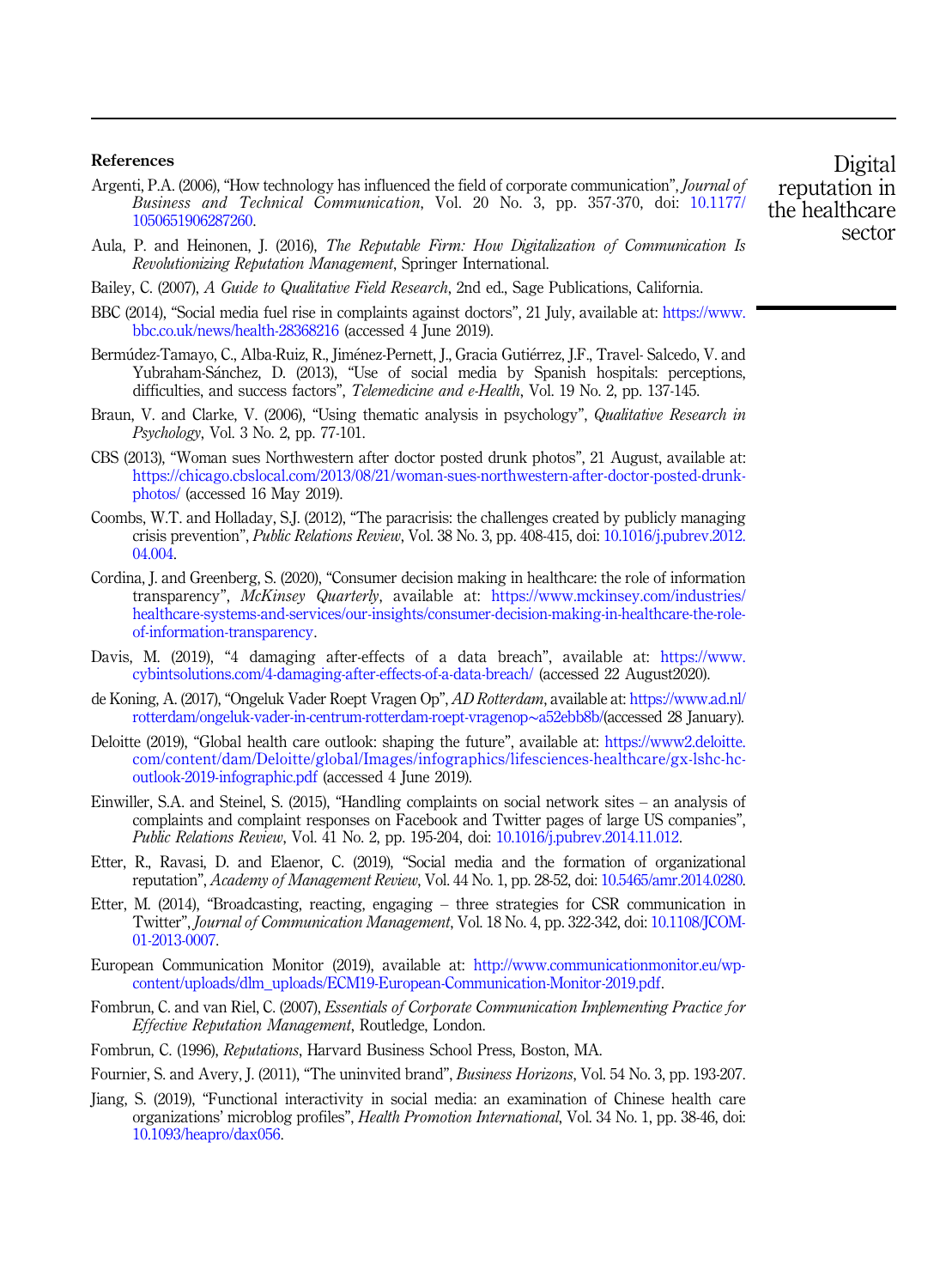- <span id="page-15-0"></span>Kaplan, A.M. and Haenlein, M. (2010), "Users of the world, unite! the challenges and opportunities of social media", *Business Horizons*, Vol. 53 No. 1, pp. 59-68.
- Keller, B., Labrique, A., Jain, K.M., Pekosz, A. and Levine, O. (2014), "Mind the gap: social media engagement by public health researchers", *Journal of Medical Internet Research*, Vol. 16 No. 1, [Online publication], doi: [10.2196/jmir.2982](https://doi.org/10.2196/jmir.2982).
- Kotsenas, A.L., Arce, M., Aase, L., Timimi, F.K., Young, C. and Wald, J.T. (2018), "The strategic imperative for the use of social media in health care", Journal of American College of Radiology, Vol. 15, pp. 155-161, doi: [10.1016/j.jacr.2017.09.027](https://doi.org/10.1016/j.jacr.2017.09.027).
- Laroche, M., Habibi, M., Richard, M. and Sankaranarayanan, R. (2012), "The effects of social media based brand communities on brand community markers, value creation practices, brand trust and brand loyalty", Computers in Human Behavior, Vol. 28 No. 5, pp. 1755-1767.
- Lim, W.M. (2016), "Social media in medical and health care: opportunities and challenges", Marketing Intelligence & Planning, Vol. 34 No. 7, pp. 964-976, doi: [10.1108/MIP-06-2015-0120.](https://doi.org/10.1108/MIP-06-2015-0120)
- Lovejoy, K., Waters, R.D. and Saxton, G.D. (2012), "Engaging stakeholders through Twitter: how nonprofit organizations are getting more out of 140 characters or less", Public Relations Review, Vol. 38 No. 2, pp. 313-318.
- Macnamara, J. and Zerfass, A. (2012), "Social media communication in organizations: the challenges of balancing openness, strategy, and management", International Journal of Strategic Communication, Vol. 6, pp. 287-308, doi: [10.1080/1553118X.2012.711402.](https://doi.org/10.1080/1553118X.2012.711402)
- McCarroll, M.L., Armbruster, S.D., Chung, J.E., Kim, J., McKenzie, A. and von Gruenigen, V.E. (2014), "Health care and social media platforms in hospitals", Health Communication, Vol. 29 No. 9, pp. 947-952, doi: [10.1080/10410236.2013.813831](https://doi.org/10.1080/10410236.2013.813831).
- Mei, J.S.A., Bansal, N. and Pang, A. (2010), "New media: a new medium in escalating crisis?", Corporate Communications: An International Journal, Vol. 15 No. 2, pp. 143-155.
- Miles, S.J. and Mangold, W.G. (2014), "Employee voice: untapped resource or social media time bomb?", Business Horizons, Vol. 57, pp. 401-11, doi: [10.1016/j.bushor.2013.12.011.](https://doi.org/10.1016/j.bushor.2013.12.011)
- Miller, D., Costa, E., Haynes, N., McDonald, T., Nicolescu, R., Sinanan, J., Spyer, J., Venkatraman, S. and Wang, X. (2016), How the World Changed Social Media, UCL Press, University College London.
- Mills, A.J. (2012), "Virality in social media: the SPIN framework", *Journal of Public Affairs*, Vol. 12 No. 2, pp. 162-169, doi: [10.1002/pa.1418](https://doi.org/10.1002/pa.1418).
- Mishra, S. (2019), "When patients connect with physicians on Facebook: physician perspectives on benefits, challenges and strategies for managing interaction", Health Technology, Vol. 9 No. 4, pp. 505-515, doi: [10.1007/s12553-018-0273-z.](https://doi.org/10.1007/s12553-018-0273-z)
- NVZ (2011), "Zorg op doorreis. Brancherapport ziekenhuizen 2011", Report of the Nederlandse Vereniging van Ziekenhuizen, available at: [https://www.sirm.nl/docs/Publicaties/NVZ-2011](https://www.sirm.nl/docs/Publicaties/NVZ-2011-zorg-op-doorreis.pdf) [zorg-op-doorreis.pdf.](https://www.sirm.nl/docs/Publicaties/NVZ-2011-zorg-op-doorreis.pdf)
- O'Connor, K.W., Schmidt, G.B. and Drouin, M. (2016), "Helping workers understand and follow social media policies", Business Horizons, Vol. 59 No. 2, pp. 205-211, doi: [10.1016/j.bushor.2015.11.005](https://doi.org/10.1016/j.bushor.2015.11.005).
- Poole, M.S. and van de Ven, A. (1989), "Using paradox to build management and organizational theories", Academy of Management Review, Vol. 14 No. 4, pp. 562-578.
- Raunier, R., Rawski, G., Yang, J. and Johnson, B. (2014), "Technology acceptance model (TAM) and social media usage: an empirical study on Facebook", Journal of Enterprise Information Management, Vol. 27 No. 1, pp. 6-30, doi: [10.1108/JEIM-04-2012-0011.](https://doi.org/10.1108/JEIM-04-2012-0011)
- Ravasi, D., Rindova, V., Etter, M. and Cornelissen, C. (2018), "The formation of organizational reputation", Academy of Management Annals, Vol. 17 No. 2, pp. 574-599, doi: [10.5465/annals.](https://doi.org/10.5465/annals.2016.0124) [2016.0124.](https://doi.org/10.5465/annals.2016.0124)
- Richter, J.P., Muhlestein, D.B. and Wilks, C.E. (2014), "Social media: how hospitals use it, and opportunities for future use", Journal of Healthcare Management, Vol. 59 No. 6, pp. 447-460.